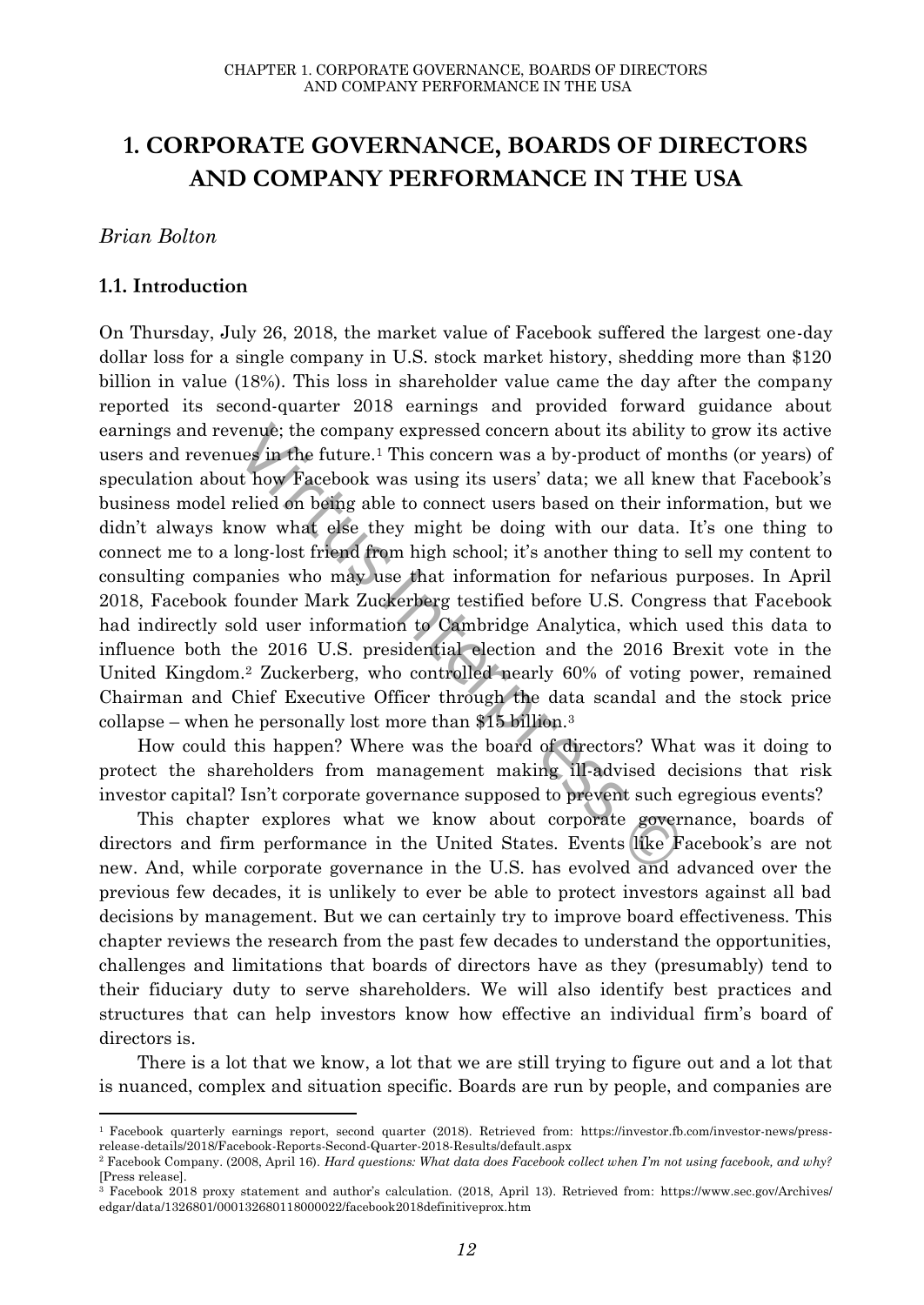run by people; individual characteristics, incentives and behaviors can complicate our ability to establish best practices. Most companies and boards are trying to do their jobs to maximize value for shareholders while appropriately respecting all other stakeholders, laws and regulations. After all, when Facebook loses more than \$120 billion in a single day, we are quick to question its corporate governance practices, yet we probably weren't acknowledging what was working with its corporate governance when it grew to be worth more than \$600 billion such that a \$120 billion loss would *only*  be an 18% loss.

## **1.2. Legal Overview & Importance of Understanding Boards of Directors**

and Meckling's 1976 paper "Theory of the firm: Ma ownership structure," which outlined the tensions firms. These tensions arise because each firm had each stakeholder has different incentives and preferent in the energy ( The modern academic study of corporate governance and boards of directors can be traced to Jensen and Meckling's 1976 paper "Theory of the firm: Managerial behavior, agency costs and ownership structure," which outlined the tensions that are present in publicly listed firms. These tensions arise because each firm has many different stakeholders and each stakeholder has different incentives and preferences. Principals, the owners of the firm, hire managers (agents) to run the firm for them; but as long as the managers have different incentives than the owners – which they almost always do – the managers may not run the company with the sole purpose of maximizing value for owners. Shleifer and Vishny (1997) define corporate governance as "the ways in which suppliers of finance to corporations assure themselves of getting a return on their investment." There are many definitions of corporate governance; this one is as good as any because it leaves nebulous "the ways" that governance is enacted, but always with the goal of providing a return to suppliers of capital (investors).<sup>4</sup>

In the United States, the primary "way" that corporate governance is enacted is through the company's board of directors. In the U.S., the regulatory oversight of corporate governance is complex, including a few federal statutes, different state-level standards for all 50 states and specific stock exchange listing requirements. With a few exceptions, the U.S. does not have a formal code defining corporate governance or board standards; however, the major stock exchanges do provide guidelines. The New York Stock Exchange Corporate Governance Guide defines the role of the board as "overseeing the successful, profitable, and sustainable operations of their companies." NASDAQ defines the role of the board "to oversee management and to assure that the long-term interests of stockholders are being served." Both exchanges provide numerous general guidelines and a few specific requirements; but, for the most part, companies are free to determine the corporate governance systems and board of directors structures that are most appropriate for them. And this process truly becomes free enterprise and market-determined:

 More than 50% of publicly listed U.S. companies have chosen to incorporate in the tiny state of Delaware, with a population less than 1 million, despite having

 $\overline{a}$ 

<sup>4</sup> This definition is a little limiting because its focus is on investors and financial capital; but the logic could easily be generalized to address non-financial motivations of other stakeholders. And, in equilibrium, a firm should only be able to maximize its financial return if it is also simultaneously maximizing value – financial or otherwise – for all other stakeholders.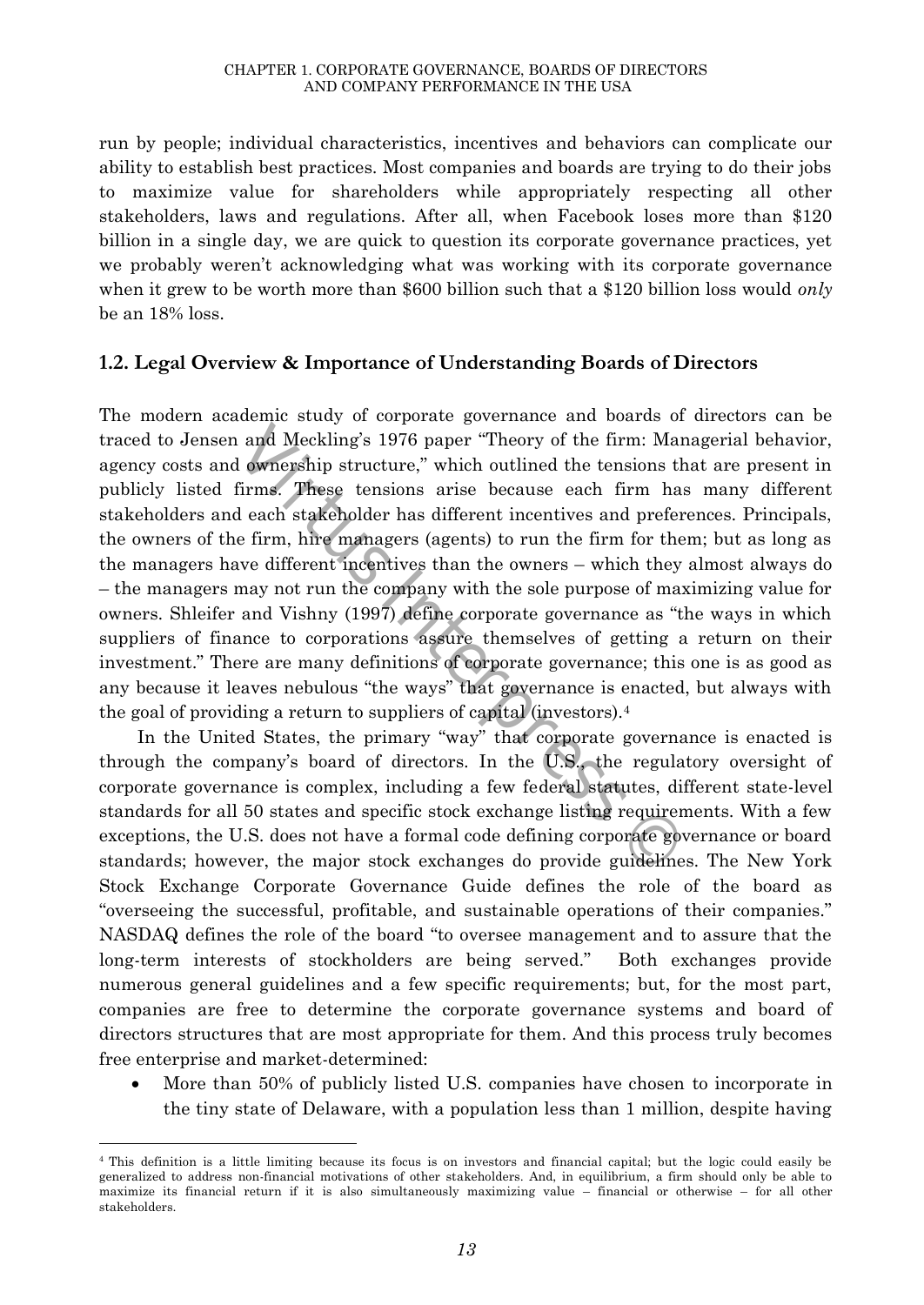minimal business operations in the state because the state's legal and tax structures are deemed to be very company-friendly. New York has the second highest number of publicly listed companies, at less than 4%. Romano (1996) found no difference in accounting performance or stock market returns between Delaware and non-Delaware firms; however, in a later study, Daines (2001) found that Delaware-listed companies had higher firm value than non-Delaware firms. My own research using a more recent sample shows no difference in value or performance, regardless of the measure of performance. However, firms clearly *think* that it matters, which indicates that the choice of where to incorporate is endogenously determined within each company.

- Both the NYSE and NASDAQ require at least 50% of all listed firm directors to be classified as "independent." Both exchanges provide their own definitions of what it means to be independent; in general, it means that directors do not have any current or recent financial or personal connections with the company beyond their board service. The exchanges enacted these requirements in the early 2000s; yet, all academic research to that point suggested that there was no connection between director independence and firm performance or financial statement quality. Further, most firms don't just stop at 50% independent; in 2016, approximately 80% of large, listed company directors were independent.
- means to be independent; in general, it means that divent or recent financial or personal connections vechiev board service. The exchanges enacted these re 00s; yet, all academic research to that point suggested on between The U.S. Securities and Exchange Commission (SEC) is the federal regulator in the U.S., responsible for ensuring companies comply with federal law. Much of this federal law was established in the *Securities Act of 1934* and subsequently amended and updated. The Sarbanes-Oxley Act of 2002 (SOX) and the Dodd-Frank Act of 2010 (Dodd-Frank) provided some of the most significant amendments to the federal law. Among other requirements, SOX mandated that each company's audit committee be comprised only of independent directors; similarly, Dodd-Frank mandated that each company's compensation committee be comprised only of independent directors. However, prior to both SOX and Dodd-Frank becoming law, most companies already complied with these 'new' mandates. In 2001, more than 97% of publicly listed companies had completely independent audit committees and in 2009, more than 99% of publicly listed companies had completely independent compensation committees. Thus, the 'new' federal mandates were codifying standards that nearly all companies had already adopted independently.

And that's the point of this: in the U.S., companies are free to independently adopt the corporate governance systems and board of director systems that they think are best for them – given their missions and stakeholders. We know that institutional context plays a large role in determining how companies establish their corporate governance structures and how successful they will be in competitive markets. LaPorta, Lopez, Shleifer and Vishny (1998) compare the legal frameworks in 49 different countries; common law countries, like the U.S., provide investors with the greatest protection while civil law countries provide investors with the least protection. As a result, common law countries have more dispersed ownership while civil law countries have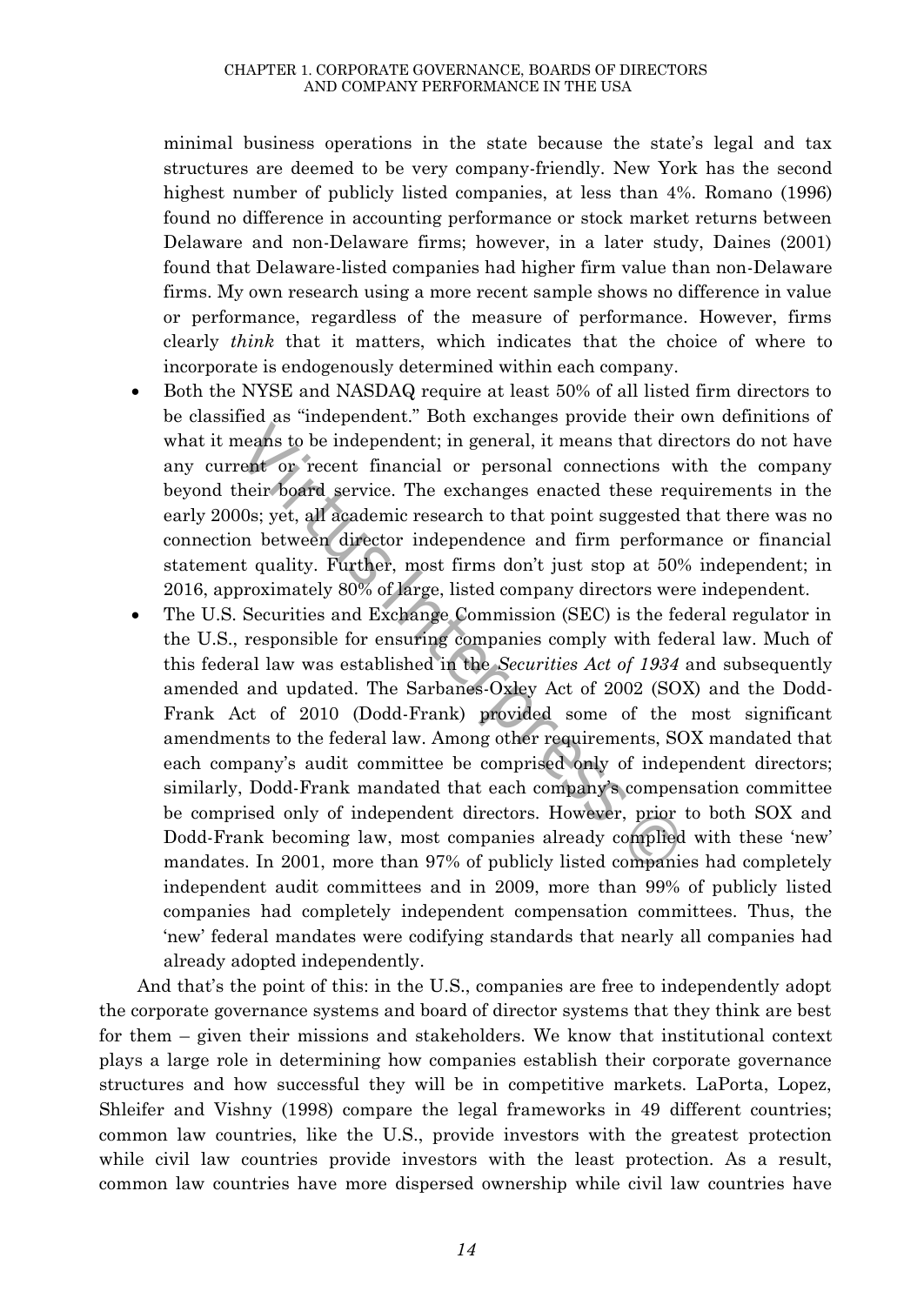more concentrated ownership. Bris and Cabolis (2008) show that these country-differences have financial value too. In their study of cross-border mergers, firms in 'better' corporate governance countries pay a higher premium for cross-border mergers than for similar domestic mergers; they are willing to pay this excess premium because they can recoup it when the target firm is 'upgraded' to the acquiring firm's governance standards. LaPorta et al. (1998) conclude by advising that "firms have to adapt to the limitations of the legal systems they operate in."

And that certainly happens in the U.S. – at both the macro and the micro levels. Firms choose where to incorporate, firms choose what type of directors to have, firms choose which directors serve on their audit and compensation committees and firms choose which companies to acquire. From an academic research perspective, this presents both advantages and disadvantages: it allows us to assume that, in equilibrium, firms will choose the people, systems and structures that do maximize firm value, but it also forces us to control for an unlimited number of firm characteristics.

In those the people, systems and structures that<br>there is to control for an unlimited number of firm c<br>institutional framework that governs firms and b<br>boards have considerable freedom to pursue their<br>u.e. In general, the Given the institutional framework that governs firms and boards of directors within the U.S., boards have considerable freedom to pursue their duty to maximize shareholder value. In general, the research focuses on 3 key responsibilities: (1) as stated above, directors have a fiduciary *duty to maximize shareholder value*; (2) directors have a *responsibility to monitor* the firm and its management, and (3) directors have a *responsibility to advise* the firm's management. With the exception of executive directors, directors are rarely engaged in the day-to-day operations and decision-making of their firms. Thus, the tension between ownership and management is present in nearly every listed company. And it is the board of directors' responsibility to manage this tension and ensure that firm value is maximized. As we will see in the following section, they attempt to maximize value through a myriad of structures and choices; some are more effective than others.

#### **1.3. Boards of Directors & Company Performance**

The theoretical foundation for research on boards of directors is limited. Jensen and Meckling (1976) discuss the problem that principals and agents have different incentives, which leads to actions that may not generate uniformly desired outcomes. Governance problems exist because of these agency problems. Hart (1995) characterizes these relationships as incomplete contracts; Hart (1995) and Grossman and Hart (1986) explain that when information is incomplete, when the future is unknown, when incentives are disparate, and when decisions about the future must be made, corporate governance – including the board of directors – provides a structure for making these decisions. In listed U.S. companies, where there are very many shareholders who own a very small portion of the company, it is not reasonable for individual shareholders to do their own monitoring and advising. Thus, they hire a board of directors to do the monitoring and advising. As Hart (1995) concludes, "the board has a very important role to play." However, "there are some reasons to doubt its effectiveness in practice." He concludes that the case for statutory rules governing boards and governance structures is weak. Thus, it is difficult to provide normative guidance on best practices for boards.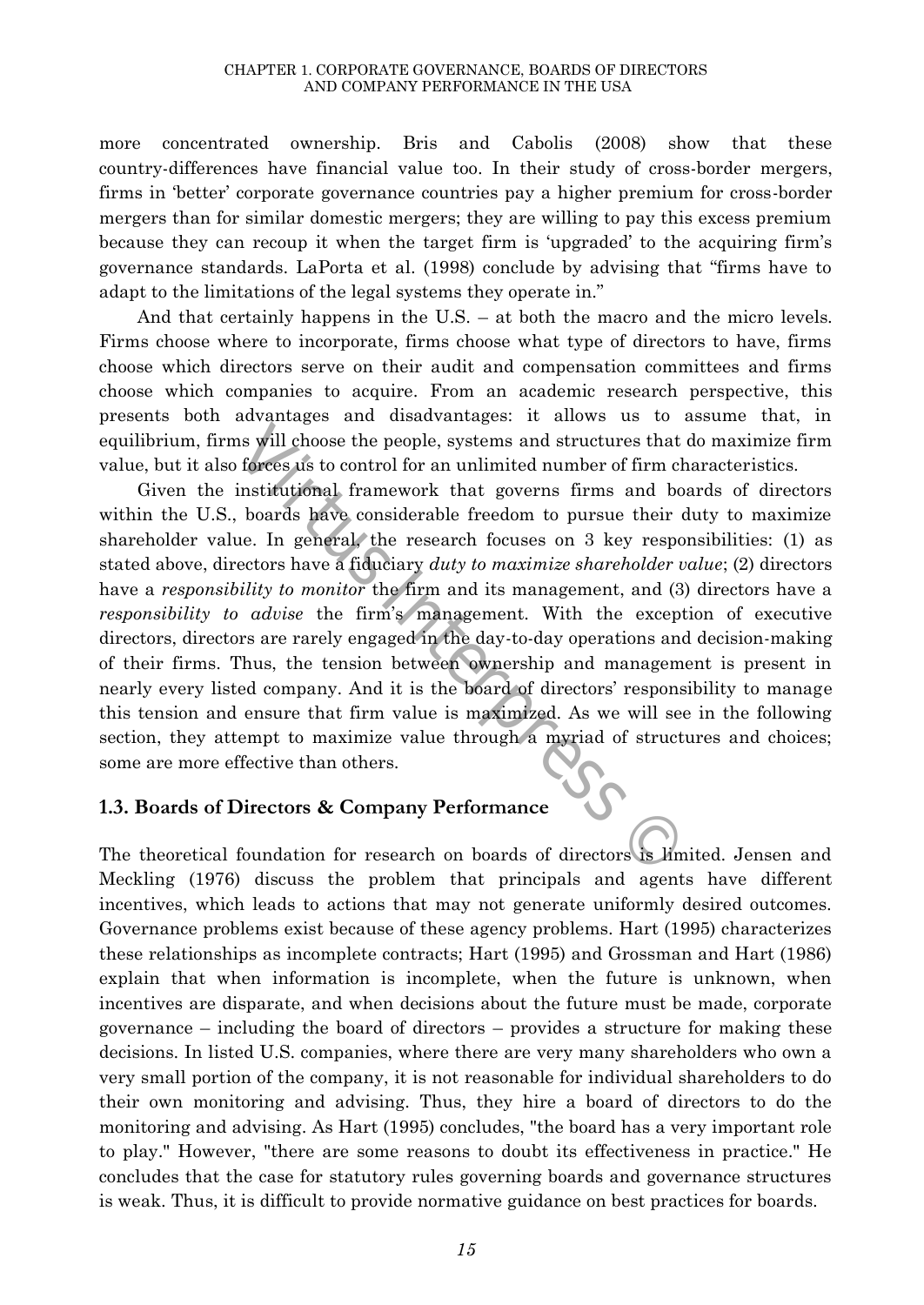That's the purpose of empirical research – to evaluate how well boards of directors are performing their duties to monitor management, to advise management and to maximize shareholder value. The empirical research attempts to provide the guidance on best practices for boards that Hart (1995) suggests cannot be prescribed by theory. Of course, there are many ways to do this; there are many ways to interpret governance structures, there are many different characteristics that boards can have and there are many different ways to assess a firm's value or how well it is performing. So, let us begin.

#### *1.3.1. General Board Characteristics*

rch on boards of directors is limited to the St 1,500, a mix of large-cap, mid-cap and small-<br>than 90% of the market capitalization of all listed U<br>e to choose the board structure it wants, the va<br>U.S. firms is nearly unl As of mid-2018, there are about 4,000 listed companies in the United States; most academic research on boards of directors is limited to the Standard & Poor's SuperComposite 1,500, a mix of large-cap, mid-cap and small-cap firms, which comprises more than 90% of the market capitalization of all listed U.S. firms. As each company is able to choose the board structure it wants, the variability in board structure across U.S. firms is nearly unlimited. Within the S&P 1,500, the average board of directors has 9 members; 95% of the firms have boards with between 5 and 15 directors. About 80% of these directors are independent; this is up from 60% fifteen years ago. The CEO is also the chair of the board in about 50% of the companies; this is down from 70% fifteen years ago. The CEO serves on the board of 75% of U.S. companies; 95% of U.S. companies have 2 or fewer employees on the board, including the CEO. The median firm has 2 women on the board; 15% of firms do not have any women on the board and 10% of firms have 3 or more women on the board. The median director owns \$1.7 million worth of stock; 4.4% of directors do not own any stock at all. The average director serves on 1.83 boards; 10% of directors serve on 3 boards or more and 5% serve on 4 boards or more.

The early academic research focused at general characteristics of boards of directors; lacking much theoretical guidance, the research sought to explore relationships and to address popular conceptions of 'good governance.' Regarding the number of directors, Yermack (1996) was among the first to document a negative relationship between board size and market value, measured by Tobin's Q. This result has persisted – across firm size and time period. It should be noted that variability in board size prevents us from taking this argument too far; it is rare for a board to have fewer than 6 members or to have more than 15 members. Nevertheless, this finding that smaller boards are more efficient and more effective has been one of the long-standing 'truths' in corporate governance research.

My own research using more recent data and econometric methods shows that this relationship persists: smaller boards have better operating performance and higher Tobin's Q (firm value) than firms with larger boards. Further, smaller boards are more likely to replace the CEO following poor performance and are less likely to support value-destroying acquisitions. Smaller boards are able to react more quickly, are more open in difficult conversations and are more aligned and committed to strategic decisions. These findings are industry-specific; some industries – like finance and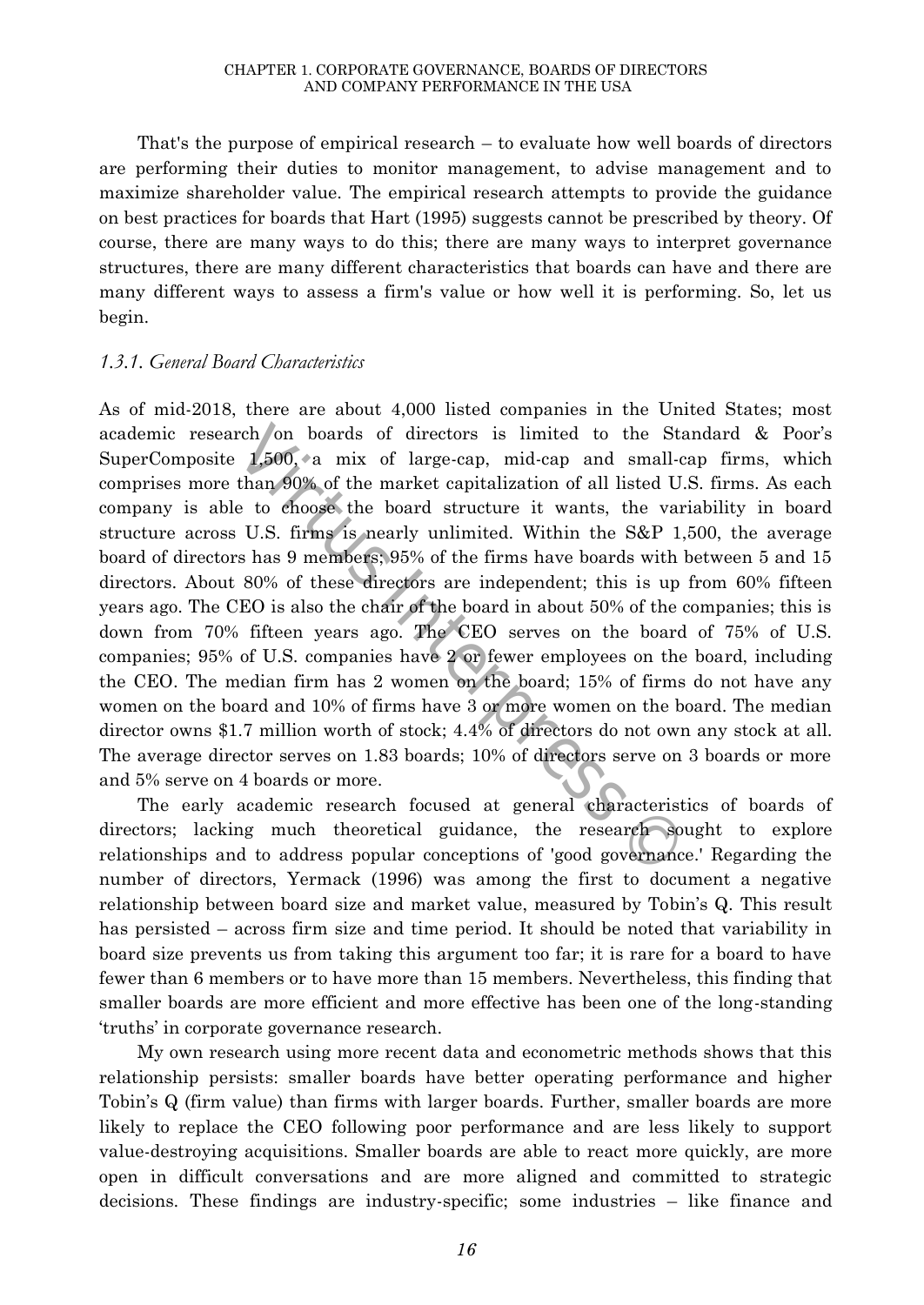energy – only have large boards, but that doesn't necessarily mean it's the best thing for firm value.

#### *1.3.2. Board Independence*

 $\overline{a}$ 

Perhaps the board characteristic that has been studied the most and is most impacted by regulatory standards is board independence. An independent director is generally defined as one who is not currently employed by the company, is not currently being compensated for services or is not a former employee.<sup>5</sup> Bhagat and Black (2001) were among the first to perform a large-scale study of the relationship between board independence and firm performance; they calculated independence as the percentage of independent directors minus the percentage of inside directors. They find that firms with more independent boards do not perform better than other firms, using both stock market and accounting performance. Hermalin and Weisbach (1991, 1998 and 2003) find a similar result using a variety of samples and approaches.

endent boards do not perform better than other firms<br>counting performance. Hermalin and Weisbach (1991<br>sult using a variety of samples and approaches.<br>early 2000s, the negative or non-relationship<br>nd firm performance was w Up to the early 2000s, the negative or non-relationship between director independence and firm performance was well established. Common sense suggested that independent directors could better serve as monitors without conflicts and as advisors with broader perspective; however, the research did not support this reasoning. And then Enron happened. During the summer of 2000, Enron was the sixth largest company, by market capitalization, in the U.S. It was the darling of Wall Street – and possibly even of society. During the next 18 months, the truth about the company's fraudulent practices, assets, investments and financial reporting came to light. Senior executives led the fraud and profited from the fraud. By the end of 2001, Enron had declared bankruptcy and the Chairman, the Chief Executive Officer and the Chief Financial Officer would soon be found guilty of securities fraud (among other crimes).<sup>6</sup>

This was a shocking event – for employees, investors, customers and everyone else directly associated with the firm. But it was also stunning for academic researchers. By all objective measures, Enron's corporate governance structure and board of directors met or exceeded best practices. The board was composed almost entirely of directors who were independent of the firm (technically, at least). The CEO and Chair positions were separated. The Chair, CEO and most directors had significant stockholdings – so they had much to lose should the firm lose any value itself. External monitoring appeared to be strong, as large institutions and wealthy individuals owned significant stakes in the company.<sup>7</sup> The board was not classified; it held annual elections. The independent auditor was one of the most respected firms in the world. Based on the extant

<sup>5</sup> The New York Stock Exchange defines independent directors as those who do not have a 'material' relationship with the company, if the director or a family member was employed by the company within the past 3 years, if the director received more than \$120,000 in direct compensation beyond director fees or if the director has some other significant professional relationship with the company.

<sup>&</sup>lt;sup>6</sup> Kenneth Lay, the Chairman of the Board and ostensibly the founder of the firm was convicted on six counts of wire and securities fraud in 2006, but he passed away before he was sentenced. Jeffrey Skilling, the Chief Executive Officer in 2001, was convicted on 9 counts of wire and securities fraud in 2006 and sentenced to 24 years in prison (which was later reduced to 14 years). Andrew Fastow pled guilty to 2 counts (out of more than 70 initial counts), cooperated with the prosecution and served 6 years in prison.

<sup>7</sup> Enron Corporation 2001 proxy statement. (2001, March 27). Retrieved from: [https://www.sec.gov/Archives/edgar/data/](https://www.sec.gov/Archives/edgar/data/%201024401/000095012901001669/h84664ddef14a.txt)  [1024401/000095012901001669/h84664ddef14a.txt](https://www.sec.gov/Archives/edgar/data/%201024401/000095012901001669/h84664ddef14a.txt)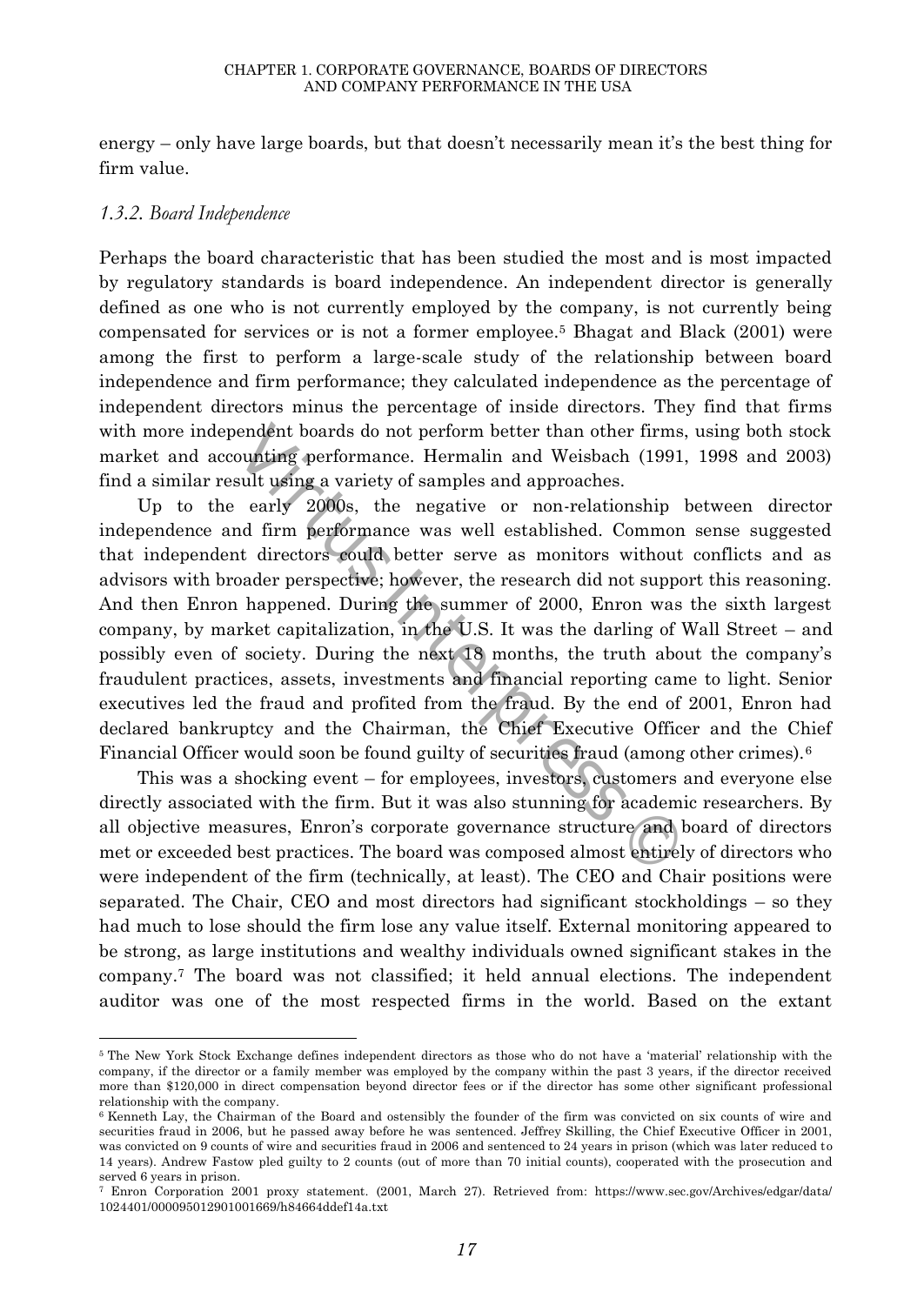knowledge of the time, each of these constructs should be associated with better firm performance (not, of course, with fraud and bankruptcy). So, what went wrong? What had researchers and regulators missed?

While the directors were technically independent of the firm, they were not functionally independent; many had personal, social or indirect professional relationships with the Chair, CEO and other directors. The external auditor and audit partner had grown too entrenched and too comfortable with the senior leaders at Enron to challenge them. Kenneth Lay was the chair; he was also the founder, former CEO and largest individual shareholder. He was an extremely powerful and influential man. And the directors and auditors did not want to challenge him. Thus, while most of the directors were 'independent' on paper, they were not independent in practice; this created conflicts of interest that compromised their ability to effectively monitor and advise the firm's senior leadership.

senior leadership.<br>
many stakeholders were devastated by the sixth large ankraptcy, the U.S. Congress decided it needed to accorate governance changes needed to be made. Thus, the introduced in 2002. While in practice it h Because so many stakeholders were devastated by the sixth largest company in the U.S. declaring bankruptcy, the U.S. Congress decided it needed to act; and it decided it knew what corporate governance changes needed to be made. Thus, the Sarbanes-Oxley Act (SOX) was introduced in 2002. While in practice it had broader implications, the focus of SOX was on the independent audit function and the firm's financial statements. From a governance perspective, SOX had two key provisions. First, SOX mandated that all board-level audit committees must be comprised of only independent directors. Second, SOX mandated that all audit committees contain at least one member who is classified as a "finance expert."<sup>8</sup> Commensurately, the two largest stock exchanges in the U.S. required all listed companies to have a majority of their directors be independent.

Duchin, Matsusaka and Ozbas (2010) study the effect of such mandates. They focus on firms that had to add independent directors to comply with SOX. They find that director effectiveness depends on the cost of acquiring information about the firm: firm performance weakens when it is costly for outside directors to acquire information about the firm, and it gets stronger when it is easier for directors to acquire information. Their sample of firms includes 1996-2005, which provides a nice before and after SOX perspective. Bhagat and Bolton (2013) also compare the director independence and firm performance relationship before and after SOX. They confirm earlier findings that there is no relationship between director independence and firm performance using a 1998- 2001 sample; however, using a sample from 2003-2007, they find a positive relationship. After SOX, director independence is associated with better firm performance. They further find that more independent boards make fewer value-decreasing acquisitions and are more likely to replace an underperforming CEO. At least post-SOX, greater board independence seemed to be associated with both general and specific aspects of superior firm performance.

Bhagat and Bolton (2013) also find that this impact is anticipated by the stock market: firms enjoy a positive and significant cumulative abnormal return (CAR) upon

 $\overline{a}$ 

<sup>&</sup>lt;sup>8</sup> While SOX's focus is on audit committee independence, other aspects likely affected corporate governance and board behavior, including requiring the CEO and CFO to personally certify the financial statements.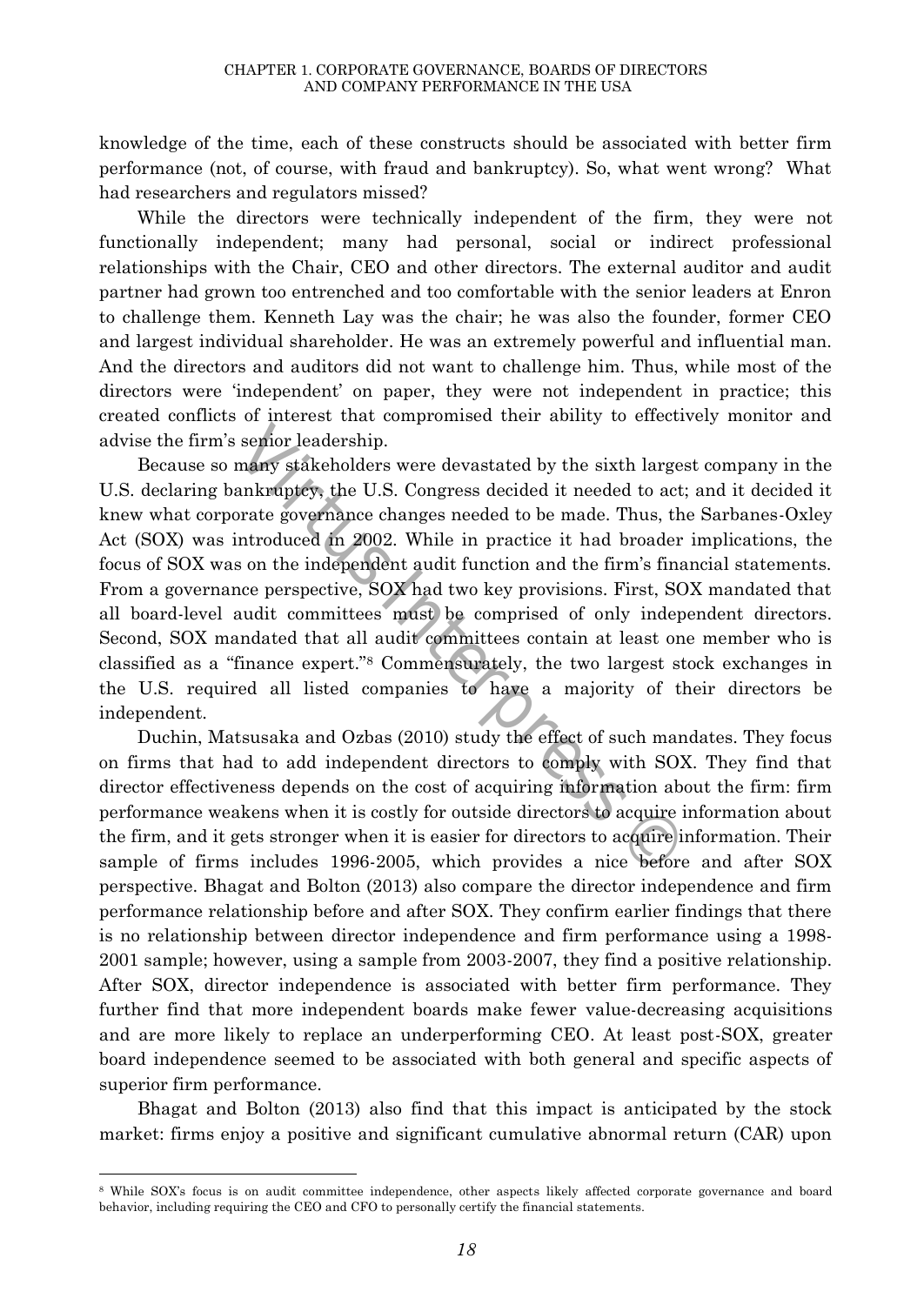appointing a new director that will take the firm from non-compliant to compliant. Chhaochharia and Grinstein (2007) measure the degrees of compliance and impact; they find that firms that were less compliant with the rules imposed by SOX and the exchanges earned more positive abnormal returns on the announcement of the rules. Thus, we see a general positive relationship between board independence and firm performance, in both specific situations and from a general perspective; this relationship is unique to the post-SOX period of the past 15 years.

# *1.3.3. CEO-Chair Duality*

gulators, activists and academics (Fama and Jensen (should be separated to provide better monitoring<br>and Jarrell (1997) challenge this. In their study usi<br>rge U.S. firms had a dual leadership structure, and<br>rd chair who wa Brickley, Coles and Jarrell (1997) analyze CEO-chair duality, where the same individual serves as both the Chief Executive Officer and the Board Chair. Conventional wisdom – and regulators, activists and academics (Fama and Jensen (1983)) – suggested that the roles should be separated to provide better monitoring of management. Brickley, Coles and Jarrell (1997) challenge this. In their study using a sample from 1990, 80% of large U.S. firms had a dual leadership structure, and the other 20% of firms had a board chair who was a former CEO or otherwise heavily invested in the firm. They find that the costs of separating the roles – in terms of information costs, agency costs associated with monitoring the CEO and overall efficiency – are greater than the associated benefits of separating the positions. Dey, Engel and Liu (2011) show that firms which separate the CEO and chair positions due to investor pressure suffer lower announcement returns and worse subsequent performance. In general, using a more recent sample, they do not find any evidence that separating the roles adds firm value.

Despite the logic and findings of these studies, the activists and conventional wisdom generally won the argument; Bhagat and Bolton (2008) showed that the frequency of CEO-chair duality had declined to 67% by 2002. And, unlike prior studies, they did find a consistent negative relationship between CEO-chair duality and firm performance. Today, the frequency of dual leadership structures is closer to 50%, showing that firms, boards and investors have responded to this perspective by separating the roles. Thus, even if the evidence in the academic literature is mixed, it's clear how firms are behaving.

One alternative to separating the roles of CEO and chair has been to appoint a lead independent director. Larcker, Richardson and Tuna (2007) find that appointing a lead independent director is associated with positive abnormal stock returns and superior operating performance. Krause, Withers and Semadeni (2016) find that appointing a lead independent director leads to higher median analyst forecasts and better operating performance when the CEO has a low-to-medium level of power. Thus, for firms that do not want to separate the positions, adding a lead independent director can produce the desired value-increasing effects, at least in the eyes of investors.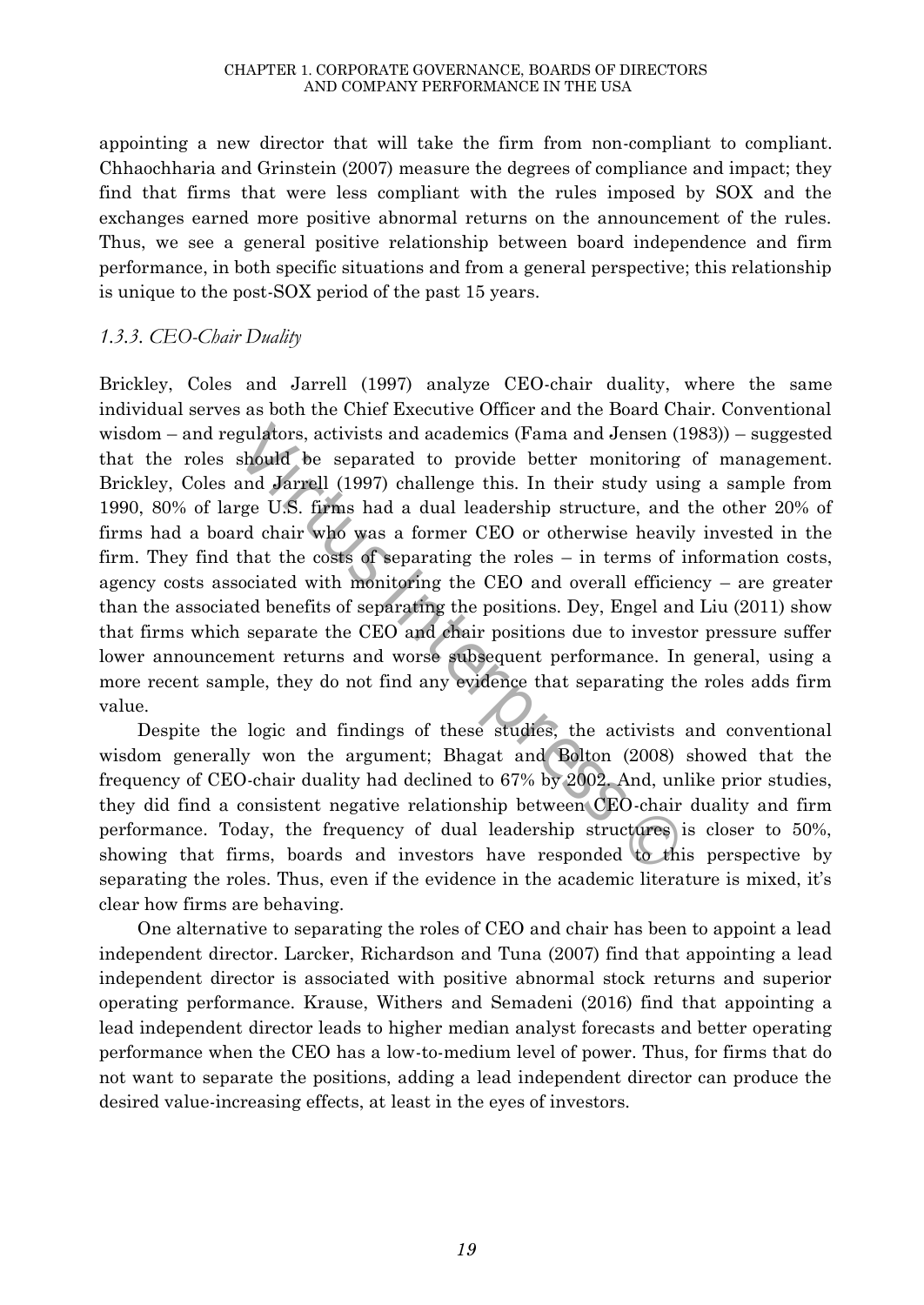#### *1.3.4. Board Busyness*

Fich and Shivdasani (2006) were among the first to look at board members' capacity to do their jobs. Specifically, they looked at how busy directors were, measured by the number of other boards they served on. Busyness could work either way: it could provide valuable insight about successful strategies and practices that other companies use, or it could overwork and distract directors from adequately performing their duties. Fich and Shivdasani (2006) found the latter: busy boards – those where a majority of directors have 3 or more other board positions – are associated with lower firm value and worse firm performance. When busy directors leave a board, the firm enjoys positive abnormal returns; when directors add a directorship and become busy, firms suffer negative abnormal returns.

ness is consistently associated with worse firm perfor<br>boards – in moderation – can have some benefits. Note directors who serve on other company boards;<br>ing performance, make better acquisitions and over<br>equently. These f While business is consistently associated with worse firm performance, serving on other company boards  $\rightarrow$  in moderation – can have some benefits. Masulis and Mobbs (2011) study inside directors who serve on other company boards; these firms enjoy superior operating performance, make better acquisitions and overstate accounting earnings less frequently. These firms enjoy positive abnormal returns when these insiders are appointed to other firms' boards. They suggest that these benefits come from the knowledge sharing they acquire from other firms and from the incentives associated with these directors having greater career opportunities associated with outside directorships.

There seems to be a fine line between directors gaining from serving on other boards and directors becoming overworked due to busyness. Fich and Shivdasani (2006) set this fine line at 3 board positions. Masulis and Mobbs (2011) provide one case where knowledge sharing across boards is especially beneficial when executives serve on other boards, suggesting that network effects can add value. A significant amount of recent research has looked at these network benefits by specifically studying interlocked boards. An interlocking board relationship is one where an executive of company A serves on the board of company B and an executive of company B serves on the board of company A. Fracassi and Tate (2012) found that companies with interlocking boards shared similar investment policies and enjoyed better operating performance. Cai and Sevillir (2012) found that interlocked boards create more value in acquisitions. And, Bolton and Zhao (2018) found that interlocked boards are associated with more firmlevel innovation, as measured by patents and patent citations. Thus, there is a tension in board design: too many busy directors is likely to destroy firm value but having a small number of directors with valuable network relationships through their executive and board service can create firm value.

#### *1.3.5. Board Diversity*

Research on whether gender or ethnic diversity on boards in U.S. companies is relatively sparse. In part, this is because the number of women and non-Caucasian men serving on boards in U.S. companies is relatively sparse. Approximately 15% of U.S. directors are women; approximately 15% are non-Caucasian. Given that the average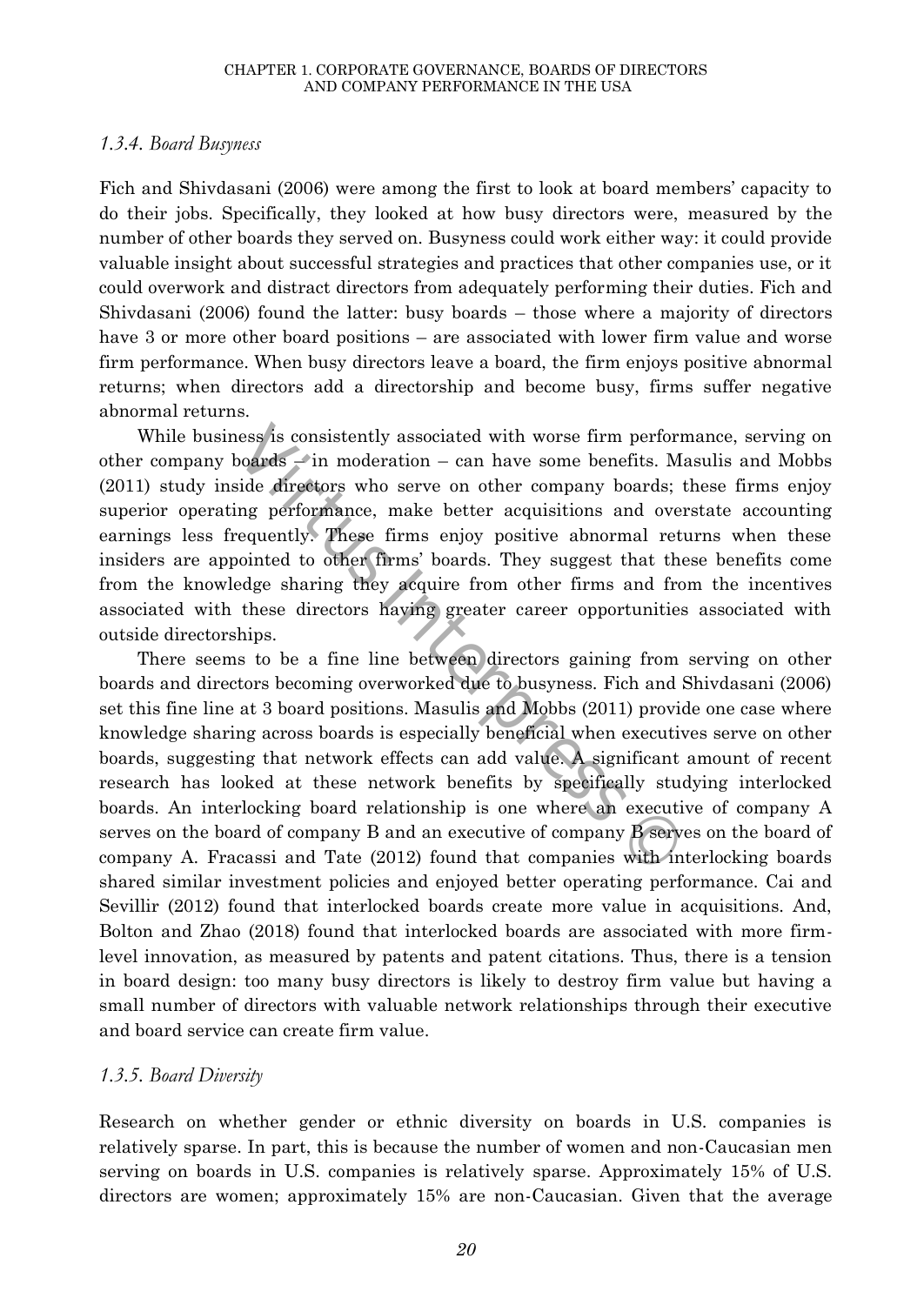board has 9 members, this equates to 1-2 female or non-Caucasian directors on each board. Nevertheless, many plausible arguments have been made calling for greater diversity. Demographic diversity, in theory, could lead to more diverse perspectives. This could lead to more innovative ideas, less myopic groupthink and better monitoring and advising in general.

The recent research, however, does not fully support these plausible arguments. Carter, D'Souza, Simkins and Simpson (2010) did not find any significant relationship between diversity – on the board as a whole or within board committees – and firm performance. Similarly, Adams and Ferreira (2009) did not find any relationship between performance, value and female directors; they did find that female directors have better meeting attendance than men, generally award a greater proportion of equity incentive compensation to executives and are more likely to fire the CEO following poor performance.

experience.<br>
interformance.<br>
in the research, while gender diversity on the board<br>
elieve to be better corporate governance, there does in<br>
in with superior performance or value. However, there<br>
intered with worse firm per Thus, based on the research, while gender diversity on the board may be associated with what we believe to be better corporate governance, there does not appear to be a direct connection with superior performance or value. However, there's no evidence that diversity is associated with worse firm performance, either. As other countries introduce gender quotas for boards, U.S. companies – especially multinational companies – are likely to face increased pressure to increase the number of women (and minorities) serving as directors, both to conform to other countries' standards and to have boards better represent the demographic diverseness of firms' stakeholders. As this happens, the research on what this means for firm performance and firm value should become more robust and more important.<sup>9</sup>

#### *1.3.6. Executive & Director Compensation*

 $\ddot{\phantom{a}}$ 

In the Jensen and Meckling (1976) world, it is critical to align the incentives of executives with those of individual owners so that the executives will act like actual owners. Some of the most famous work in corporate governance research relates to executive compensation. Jensen and Murphy (1990) suggest that executives are paid like bureaucrats as they find that executives only earn an additional \$3.25 for each additional \$1000 of firm value that they create. Hall and Liebman (1998) clarify this relationship and show that CEO compensation really is highly sensitive to firm performance due to their stock and option holdings. This debate about executive and board compensation has yet to be resolved and it was one of the most contentious elements of the U.S. financial crisis some 25 years later (e.g. "did excessive executive compensation lead to excessive risk-taking, thus igniting the financial crisis?").

We are also still working to understand how director compensation affects firm performance. For most listed companies, directors receive an annual cash retainer, plus cash payments for serving in key roles or on key committees, plus stock awards (either just as unrestricted gifts or based on performing certain duties or achieving certain

<sup>9</sup> In the U.S., there has not been any significant research on what happens to company performance when the CEO or the Chair is female; only 4.6% of S&P 1500 CEOs are female and 3.9% of S&P 1500 Chairs are female. These numbers are virtually unchanged from 2000; they've been as low as 3% (CEOs) and 2% (Chairs) in the past 18 years in the U.S.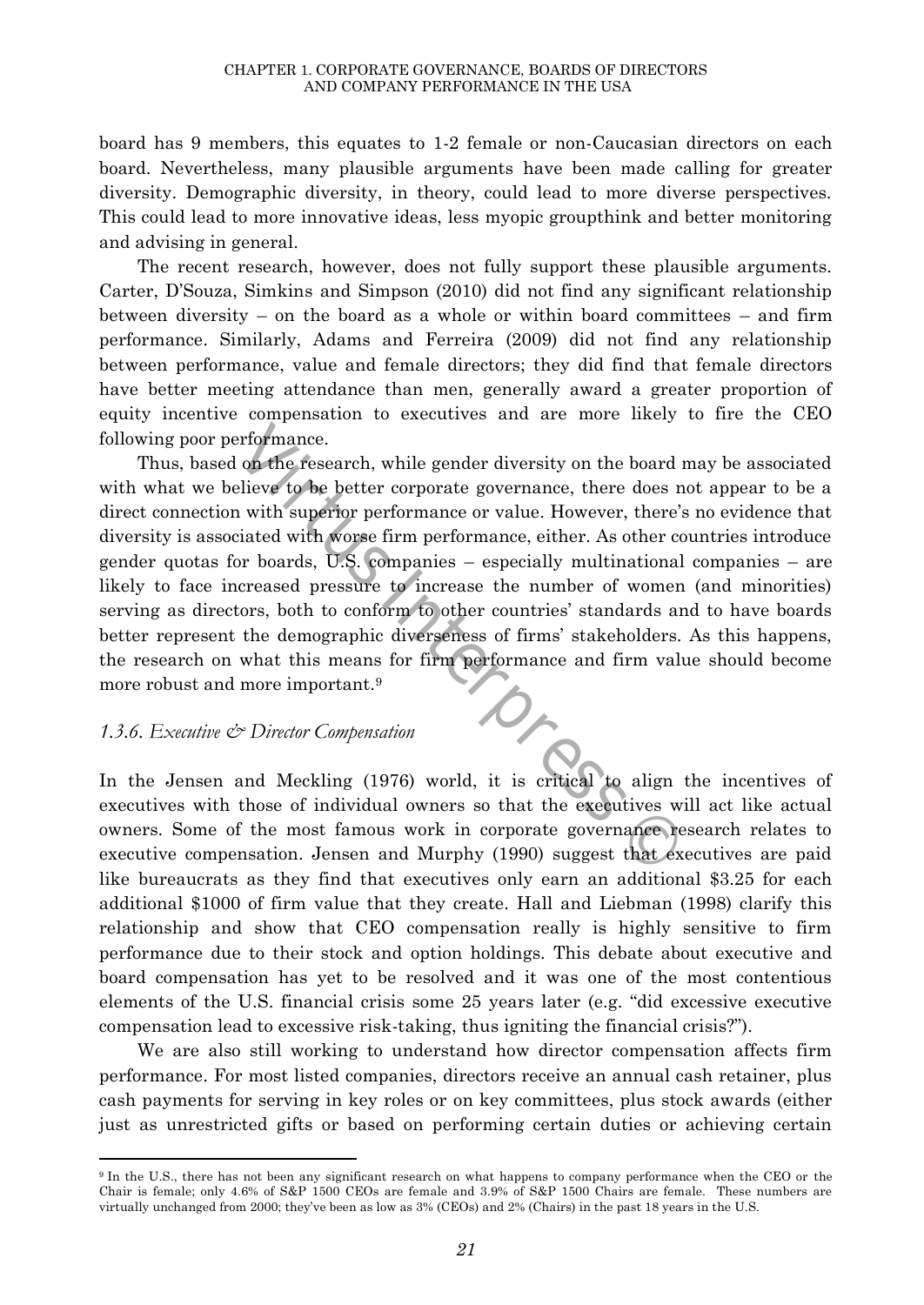milestones). Brick, Palmon and Wald (2006) show that there is an unusually high correlation between CEO compensation and director remuneration, possibly indicative of cronyism. Further, this excessive director compensation is associated with worse firm performance. But directors are still human; when they are incentivized appropriately, firms and stockholders can all benefit. Adams and Ferreira (2008) show that directors can be motivated by compensation as small as a \$1,000 board meeting fee. When you consider that the median director receives over \$100,000 total compensation and has nearly \$2,000,000 in stock ownership, this truly shows the power of any kind of incentive alignment.

#### *1.3.7. Executive & Director Ownership*

 $\ddot{\phantom{a}}$ 

ely small amounts of director remuneration can<br>effective corporate governance, longer-term director<br>purpose In theory, having directors who are owners<br>m to make decisions that are in the best intered<br>a not of the managers Just as relatively small amounts of director remuneration can lead to incentive alignment and effective corporate governance, longer-term director ownership should serve the same purpose. In theory, having directors who are owners – as principals – encourages them to make decisions that are in the best interest of the diverse stockholders and not of the managers of the firm – the agents. Morck, Shleifer and Vishny (1988) studied the relationship between board ownership and firm performance; they found that greater director ownership leads to higher Tobin's Q, but in a nonmonotonic manner. Tobin's Q increases when board ownership ranges from 0-5%, slightly declines when board ownership is 5-25%, and then increases again with ownership greater than 25%. This finding, that director ownership is non-monotonically related to firm value, remained the foundation for how we think about analyzing principal-agent relationships for much of the next two decades.

In their meta-analysis of the relationship between 8 different board dynamics and firm performance, Bhagat and Bolton (2008) found that the strongest and most robust measure of corporate governance was director stock ownership or the dollar value of stock owned by the directors. This measure of director ownership was novel. Previous work, including Morck, Shleifer and Vishny (1988), had considered the *percentage* of ownership rather than the *dollar value* of ownership. But this has problems. Would you rather own \$1,000,000 of a company's stock or 1% of a company's stock? Without knowing the size of the firm, you cannot answer that. But if I were to ask you if you would rather own \$1,000,000 or \$10,000,000 of a company's stock, you can easily answer that. The dollar value of director stock ownership is a simple and direct measure of incentive alignment and director behavior. Today, over 10 years later, most large companies in the U.S. have stock ownership requirements for directors. And all of these requirements are in dollar terms.<sup>10</sup>

<sup>10</sup> For example, Papa John's Pizza has a requirement that is very common: all non-executive directors must own stock equal to at least 5 times their annual retainer within 5 years of joining the board. In 2017, Papa John's directors received a cash retainer of \$50,000, so directors would be expected to own \$250,000 of stock. Companies can keep that policy but lower the cash retainer and increase the stock awards that directors receive. In 2017, each Papa John's director was gifted \$125,000 of equity awards in 2017, which would go a long way towards meeting the \$250,000 stock ownership requirement.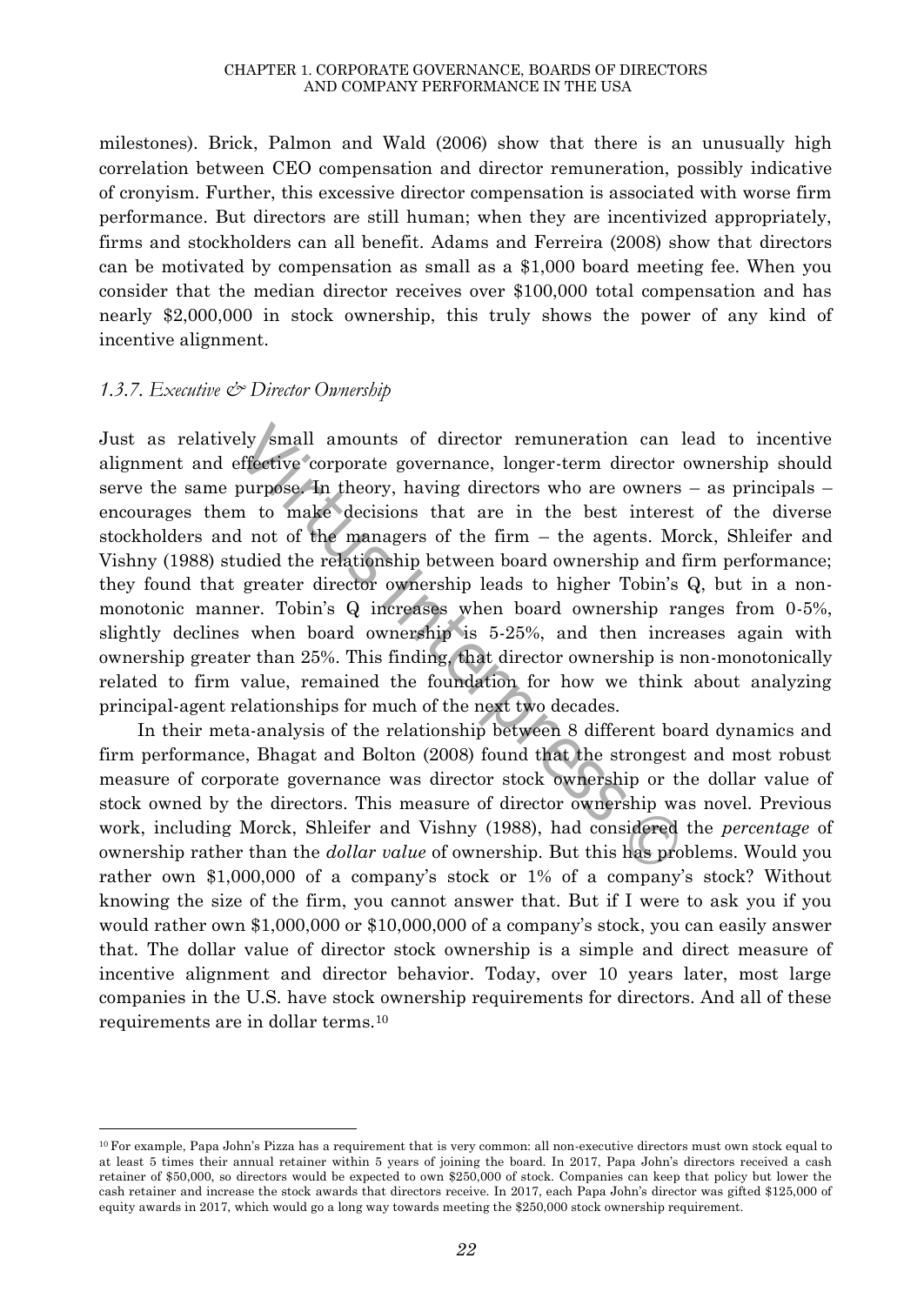#### *1.3.8. Committee Structure*

 $\ddot{\phantom{a}}$ 

In 2001, the U.S. Congress responded to the collapse of Enron by passing The Sarbanes-Oxley Act (SOX), which imposed new requirements for financial reporting independence, most notably with the audit committee. Following the financial crisis of 2008, the U.S. Congress again feel obliged to introduce legislation that would (hopefully) prevent another similar crisis from ever happening again. The result was the 2010 Dodd-Frank Wall Street Reform and Consumer Protection Act (Dodd-Frank). Dodd-Frank addressed executive compensation in much the same way that SOX addressed financial reporting.<sup>11</sup> Dodd-Frank introduced two regulations that, in theory, would significantly affect how board governs firms. First, Dodd-Frank mandated that all board-level compensation committees must be comprised of only independent directors; second, Dodd-Frank required firms to periodically hold an advisory shareholder vote on executive compensation.<sup>12</sup>

Even though most firms were already compliant before the regulatory mandates of SOX and Dodd-Frank, there has been considerable research looking at the effect of these mandates and committee composition on firm value. Klein (1998) began this line of research – even before  $SOX$  – and found robust results that inside director participation on finance and investment committees led to superior accounting performance and higher stock returns, suggesting that inside directors can provide valuable advising perspective to management.

Solution committees mast se empthed of only indeed and required firms to periodically hold an advisory shall frame.<sup>12</sup> h most firms were already compliant before the regulement, there has been considerable research looki She continued this work following SOX with greater application to the new regulations. Klein (2002) finds that abnormal accruals are lower when the audit committee is more independent. Abbott, Parker and Peters (2004) find that the probability of a firm restating earnings decreases when the audit committee is more independent. Reeb and Zhao (2009) find that audit committee human and social capital is positively related to the quality of corporate disclosure; the more that directors and audit committee members have invested in the firm, the better off the external shareholders will be. Section 407 of SOX mandates all firms have a "finance expert" on the audit committee. Carcello, Hollingsworth, Klein and Neal (2006), Agrawal and Chadha (2005), DeFond, Hann and Hu (2005) and others have generally found that this requirement also leads to better financial reporting quality and higher abnormal stock returns. Cohen, Dey and Lys (2007) find that earnings management decreased following enactment of SOX. And, Carcello, Hollingsworth, Klein and Neal (2006) find that audit committee expertise can be substituted with other governance features and conclude that corporate governance regulations are not in the best interest of shareholders. In general, this research suggests that audit committee independence is a beneficial

<sup>11</sup> We refer to the Act as "Dodd-Frank" in reference to the two senators responsible for the Act; the official name is "The Dodd-Frank Wall Street Reform and Consumer Protection Act." The Act itself is over 800 pages long, and only a few of these are related to executive compensation and compensation committees.

<sup>12</sup> Referred to as 'Say on Pay,' firms would include a vote in their proxy statement asking shareholders to vote for or against their proposed executive compensation. Technically, the vote would be non-binding and the board could choose to ignore its results, practically, it's reasonable to expect boards to face severe shareholder backlash if they did ignore the vote. A discussion on the 'Say on Pay' research is beyond the scope of this chapter but suffice it to say that this has had minimal effect on boards of directors and company performance.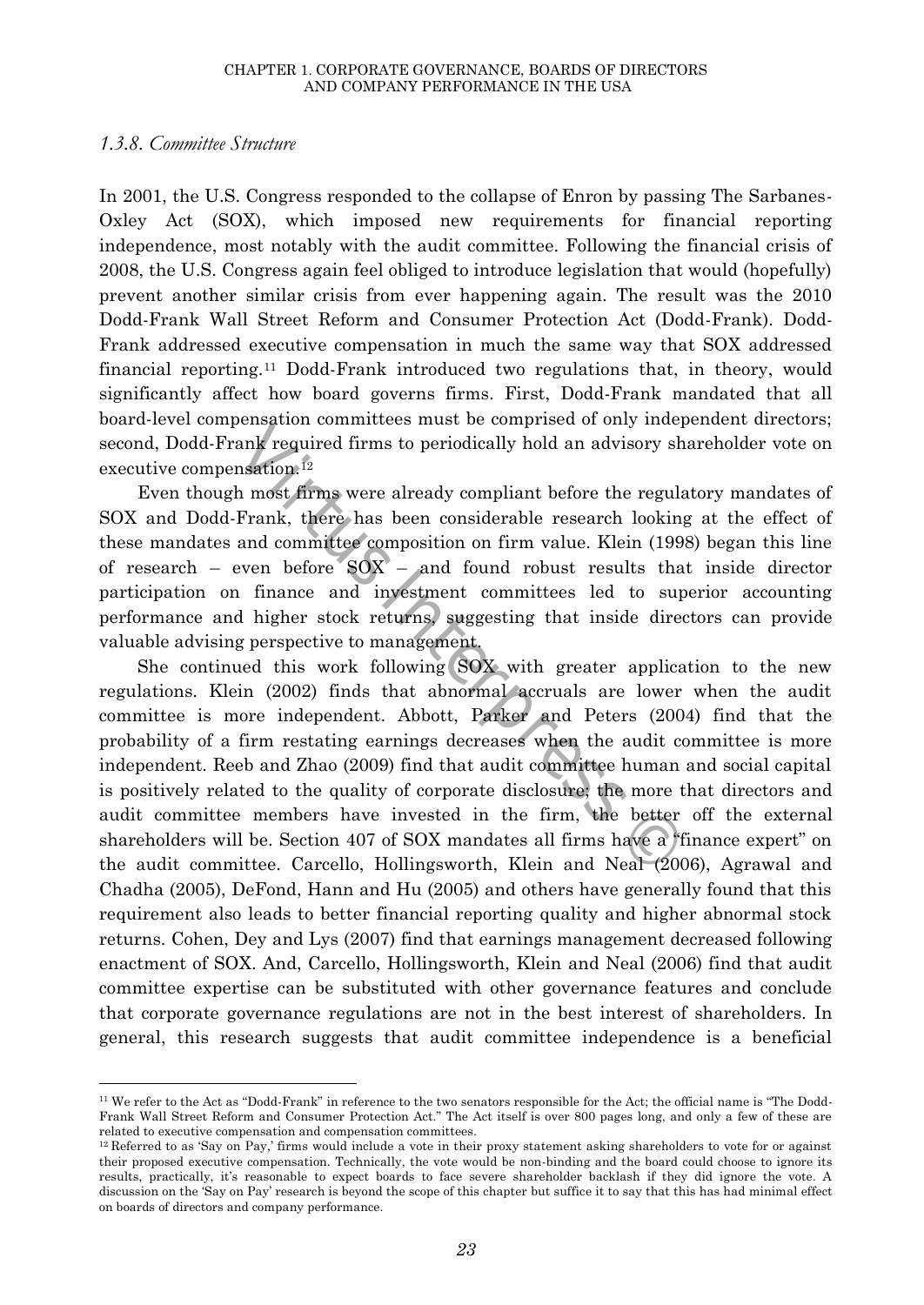characteristic of a firm's corporate governance environment. Thus, even though nearly all firms were compliant with SOX before audit committee independence became a mandate, it is clear that increasing audit committee independence is associated with better firm performance, better financial reporting and an overall healthier corporate governance environment.

## *1.3.9. Staggered Boards*

In the United States, companies have considerable flexibility regarding the bylaws, provisions and legal structures that they choose. In theory, these choices should be endogenously determined to maximize firm value given the unique stakeholders, personalities and strategies of the firm. In practice, different structures can be used to entrench and benefit certain stakeholders to the detriment of other stakeholders.

net in the detriment of other states of the detriment of the state of the detriment of other state of the state original directors are elected by the shareholders; the complidividual is up for election. Today, about 50% of One choice that companies make is whether to have a staggered – or classified – board. Individual directors are elected by the shareholders; the company gets to decide how often each individual is up for election. Today, about 50% of the firms in the U.S. choose to hold annual elections of directors; thus, if a board has 9 members, each of the 9 director positions will be up for election every year. In theory, this can be beneficial to shareholders or activist investors; if a group of investors has concerns about the company's actions or about specific investors, it is possible to vote against the election of certain directors and enough shareholder discontent could lead to a massive turnover on the board.

The other 50% of U.S. firms have chosen to have a staggered board. With a staggered board, directors serve for multi-year terms; thus, only a fraction of directors are up for election each year. These terms typically range from 2-4 years. If a board of 9 directors has staggered 3-year terms, 3 of the directors will be up for election each year. In theory, this makes it much more difficult for shareholder activism to change the structure of the board. Even if investors are successful in turning over one-third of the board in one year that new faction would still be a minority on the board; the old guard would still be in control for at least another year.

Considerable research has studied what effect staggered boards have on firm value. The earlier research generally found that staggered boards did help to entrench management and to destroy value. Bebchuk, Coates and Subramanian (2002) studied a unique sample of hostile takeover bids from 1996-2000. They did not find a single case where the takeover bid gained control of a firm with an effective staggered board. They estimate that having a staggered board reduced shareholder returns from 8-10%. Guo, Kruse and Nohel (2008) study a pre-2004 sample of firms that chose to de-stagger their boards; they find that the announcement to de-stagger led to a 1% abnormal stock price return. Using a later sample of 2003-2010 firms, the same authors find that investor reaction is still positive and significant to firms announcing they are de-staggering their boards; further, these firms are more likely to be taken over in the subsequent 2 years (Guo, Kruse and Nohel, 2014).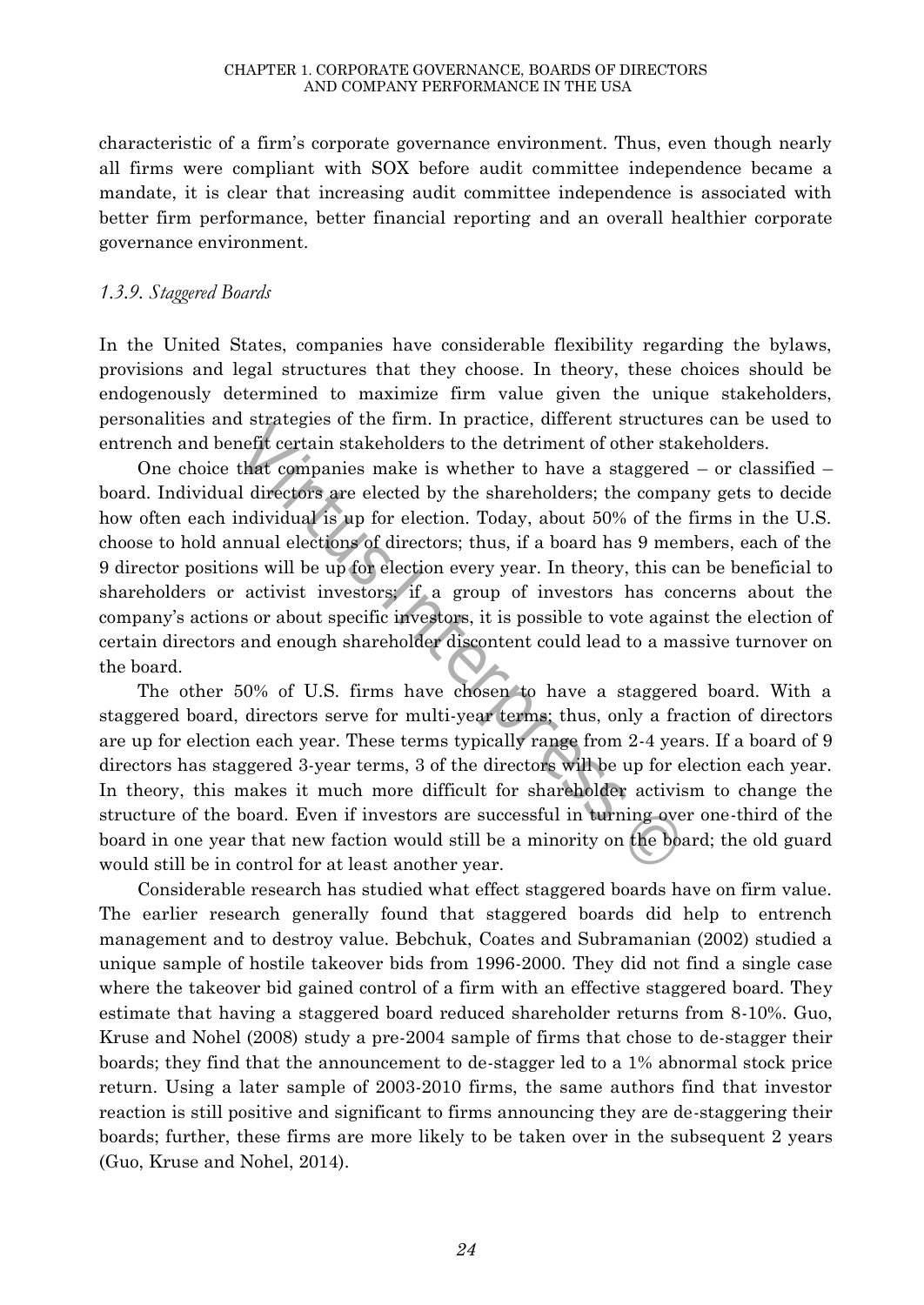However, other research has found contrary or mixed relationships between staggered boards and firm performance. Larcker, Ormazabal and Taylor (2011) looked at regulatory proposals that would ban staggered boards; they found that firms with staggered boards suffered a loss in firm value following the proposals. Cremers, Litov and Sepe (2017) perform a time-series analysis on the effect of staggering and destaggering boards during 1978-2011. They do not find any evidence that staggered boards are associated with lower firm value. They do, however, find that there is a positive relationship between staggered boards and firm value for firms heavily involved in innovation; they suggest that the protection afforded a staggered board allows the firm to make long-term investments that are not subject to immediate stockholder discipline (and overreaction).

#### *1.3.10. Governance Indices*

To this point, we have only considered the individual board of director characteristics and individual firm structures. This is because the majority of work has focused on individual or a few characteristics at a time. But there is a strand of work studying the idea that corporate governance is far too complex to be measured with just one variable (like board independence or CEO duality). Thus, creating a corporate governance index comprised of multiple seemingly important characteristics allows us to consider a potentially more holistic perspective of the firm's corporate governance environment.

e *Indices*<br>e have only considered the individual board of direction<br>firm structures. This is because the majority of wo<br>ew characteristics at a time. But there is a strand of<br>ate governance is far too complex to be measur The seminal paper in this strand is Gompers, Ishii and Metrick (2003). They focus on the structural foundation of the firm by looking at its bylaws; firms will select (or impose) the bylaws, rights and provisions that it wants. In theory, they should select structures that maximize firm value; but they may not know how to do that (or they may simply revert to structures that maximize individual value). Thus, Gompers, Ishii and Metrick (2003) created an index of 24 anti-takeover provisions to proxy for the firm's corporate governance structure – and for the board's ability to maximize firm value. (One of these provisions is whether the firm has a staggered board, discussed in the previous section as an individual board characteristic.) Gompers, Ishii and Metrick (2003) found that democracy firms – those with relatively few anti-takeover provisions – outperformed dictatorship firms – those with relatively more anti-takeover provisions – by 8.5% per annum. Firms with stronger shareholder rights have higher firm value than those firms with stronger manager protection. Bebchuk, Cohen and Ferrell (2009) found that it wasn't the 24 anti-takeover provisions that created the difference in performance, but it was just 6 of the 24 provisions that mattered: staggered boards, limits to new amendments, supermajority voting requirements for acquisitions, supermajority voting requirements for corporate charter amendments, whether the firm has poison pills and whether the firm has golden parachutes. They found that all of the extra value gained for democracy firms was due to not having these charter provisions; a portfolio of lowentrenchment firms outperformed a portfolio of high-entrenchment firms in every year from 1990-2003. Thus, it appeared that simple indexes of corporate governance constructs could inform us about the relationship between board incentives and firm value.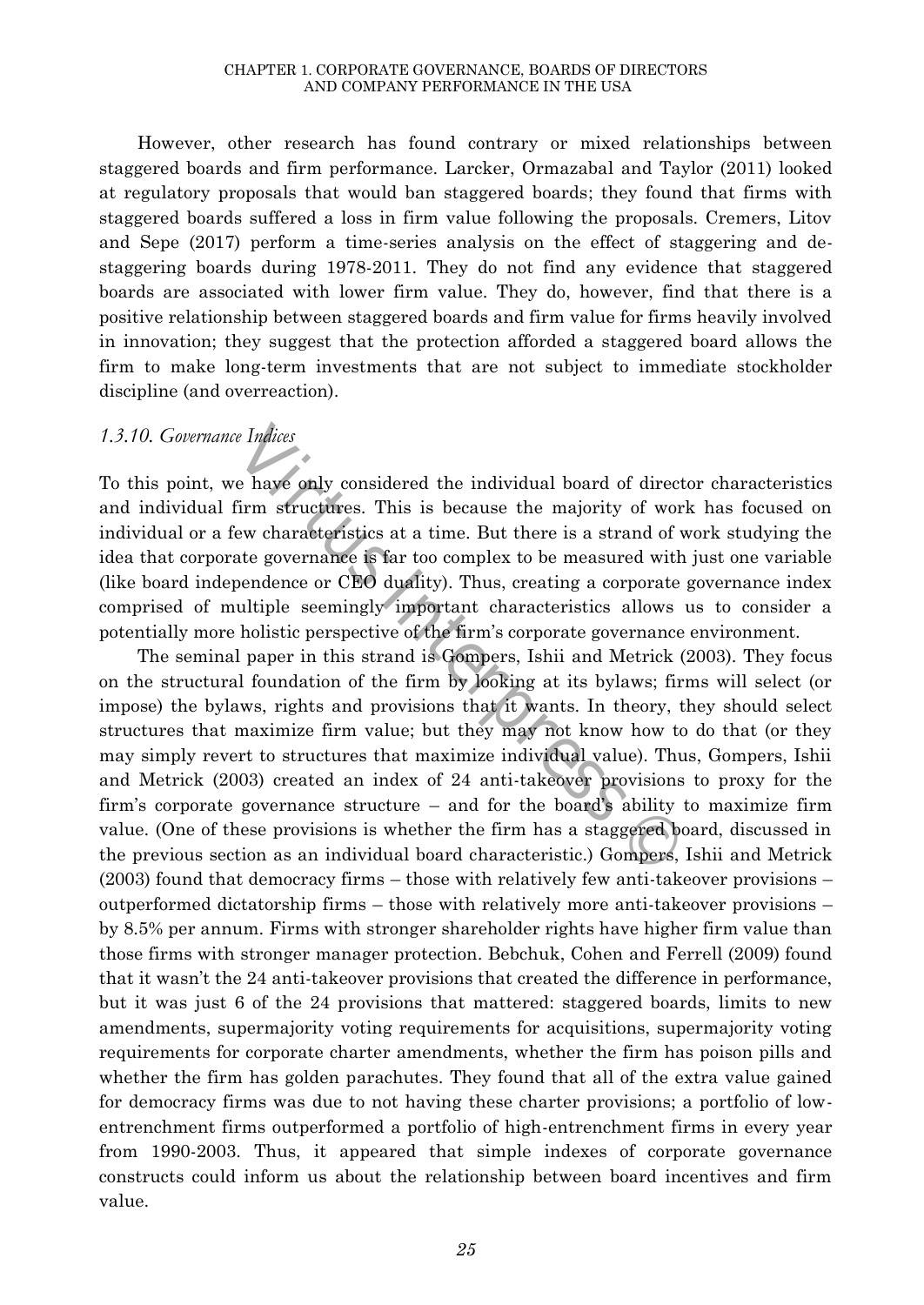The argument against using indexes to characterize board behavior or corporate governance relies on the fact that there is no theory guiding which variables to include in the index nor is there a theory guiding how to weight each of the variables. Bhagat, Bolton and Romano (2008) make this case and show that multiple corporate governance indices perform worse than single board characteristics in explaining the relationship between governance and performance. In fact, Bebchuk, Cohen and Ferrell (2009) makes this case about the Gompers, Ishii and Metrick (2003) G-Index, showing that it includes 18 irrelevant characteristics and any relationships they find are likely spurious. As a result, the move to characterize boards of directors using an index with many characteristics was powerful – but brief – within academic research.

#### *1.3.11. Corporate Governance & Corporate Innovation*

ch has focused on the relationship between corporate<br>tures and corporate innovation. Innovation is the u<br>capital that is invested today may not generate retur<br>is investment has been shown to have significan<br>value. Kogan, P Recently, research has focused on the relationship between corporate governance, board of director structures and corporate innovation. Innovation is the ultimate long-term investment: the capital that is invested today may not generate returns for many years. But, making this investment has been shown to have significant and substantial impacts on firm value. Kogan, Papanikolaou, Seru and Stoffman (2017) estimate the company-level economic value that is created by patents; importantly, they explain that this economic value may or may not be correlated with the unique scientific value of any patent. They essentially perform an event study looking at market value effects on days when companies receive patent grants. They estimate that the median value of a new patent is \$3.2 million. Their results extend to more general measures of economic impact; they find that a one standard deviation increase in their innovation index is associated with a 1.6-6.5% increase in output and a 0.6-3.5% increase in total factor productivity over a 5-year horizon. Hall, Jaffe and Trajtenberg (2005) estimate that each additional citation a patent receives is associated with a 3% increase in market value for the firm.

Given this foundation, an impressive amount of research has begun to study what boards of directors' structures are most amenable to creating firm value through innovation.

Chemmanur and Tian (2017) show that firms subject to more anti-takeover provisions innovate more, while Sapra, Subramanian and Subramanian (2014) find a Ushaped relationship: innovation occurs when there are very few or very many antitakeover provisions. They attribute this to the long-term nature of innovation; firms – through executives and directors – need the long-term incentives and protection necessary to invest in innovation. Manso (2011) suggests that managers can be motivated to innovate by incentivizing them with long-term options, golden parachutes and other devices that encourage entrenchment. And, Bolton and Zhao (2018) find that more entrenched boards, measured by both anti-takeover provisions and director tenure, are associated with the generation of more patents and lead to more patent citations.

These studies are novel in many ways, most relevantly because the corporate governance mechanisms that they find lead to innovation are the exact opposite of what the literature generally believes are associated with effective corporate governance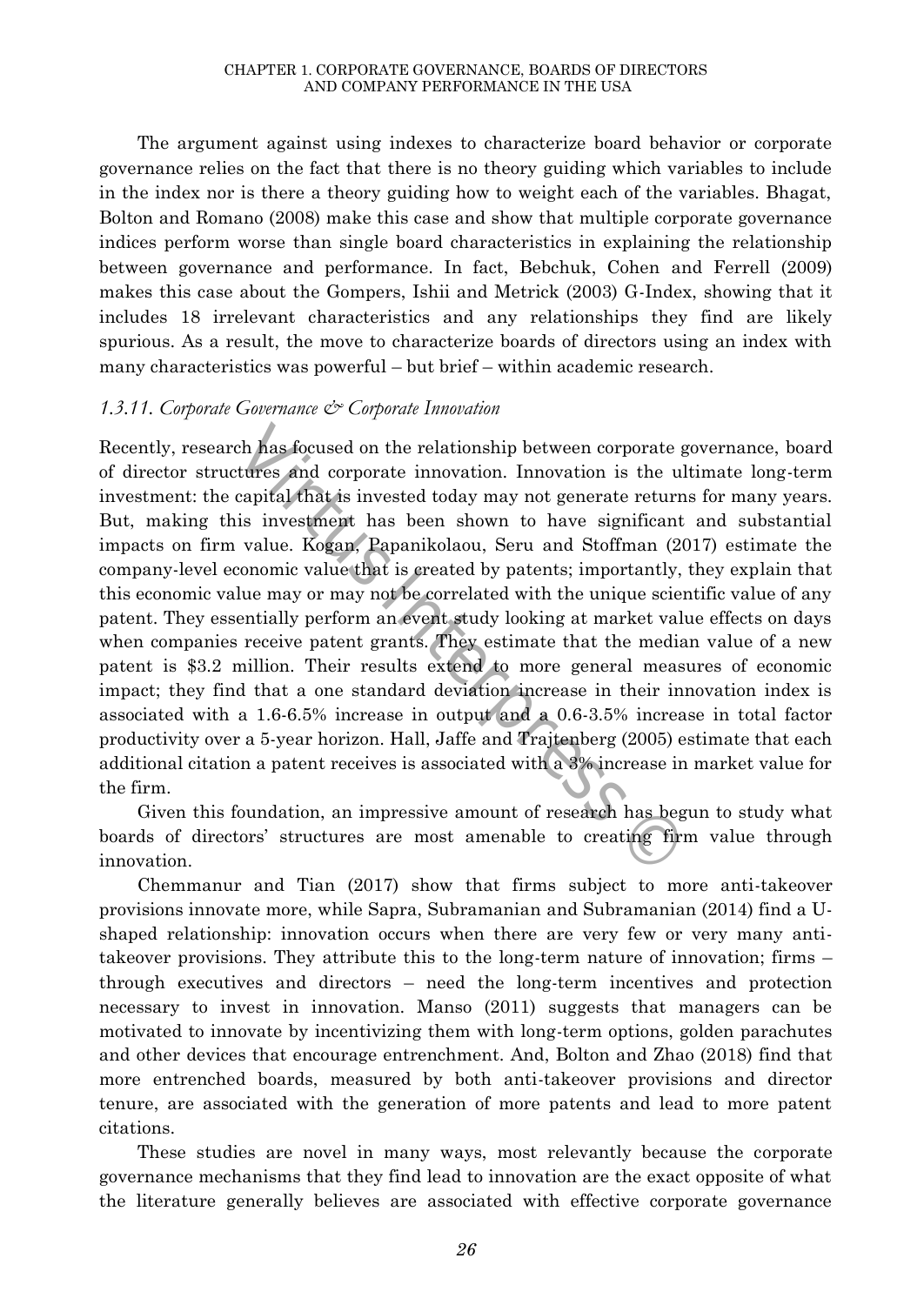structures. This highlights the tension between measuring firm value over the shortterm and over the long-term: what might be best in the short-term may not be best in the long-term. This is a tension that boards of directors face in all of their decisions and activities.

# **1.4. The Relationship between Boards of Directors & Firm Performance**

Overall, we see that one size does not fit all and mandating corporate governance structures has limited effectiveness. Corporate governance is a nebulous and idiosyncratic construct: we know it's important and we know what it involves, but we cannot directly observe it and we certainly cannot measure it explicitly. Thus, the biggest challenge with this research is a seemingly simple question: How should we measure corporate governance?

The governance:<br>
is about people, relationships and incentives. Reflexed abramics. But we have tried to parse out differ<br>
nance systems to use as proxies; in equilibrium, fin<br>
inance systems and establish boards of directo Governance is about people, relationships and incentives. Researchers cannot observe any of these dynamics. But we have tried to parse out different components of corporate governance systems to use as proxies; in equilibrium, firms should choose corporate governance systems and establish boards of directors that create the most value, given that firm's unique people, relationships and incentives. In looking at one firm, we may not be able to observe – and control for – these people, relationships and incentives well enough to learn anything about the true impact of governance on performance; but, in large sample studies, across multiple years, with the proper controls, we can tease out the most powerful drivers of the board-performance relationship.

In this spirit, this summary has provided some perspective on what we know and don't know about corporate governance, boards of directors and company performance in the United States. The high-level findings are summarized in Table 1.1 and below:

- **Board size** Smaller boards generally lead to better firm performance.
- **Board independence** Early studies suggested there was no relationship, but most post-SOX research shows a positive relationship, especially in specific situations.
- **CEO-chair duality** Despite a drastic decrease in the number of firms with the same individual serving in a combined role, the evidence is mixed on whether it matters. The evidence is clear that appointing a lead independent director does lead to better performance and higher firm value.
- **Board busyness** By itself, board busyness and busy directors lead to worse firm performance. However, interlocking relationships increase firm value when knowledge sharing and learning is greatest.
- **Board diversity** While common sense suggests gender and ethnic diversity should lead to value-enhancing diversity of perspective, the evidence does not support this.
- **Director compensation** Director incentive compensation is associated with better firm performance and higher firm value.
- **Director ownership** Director stock ownership is associated with better firm performance and higher firm value.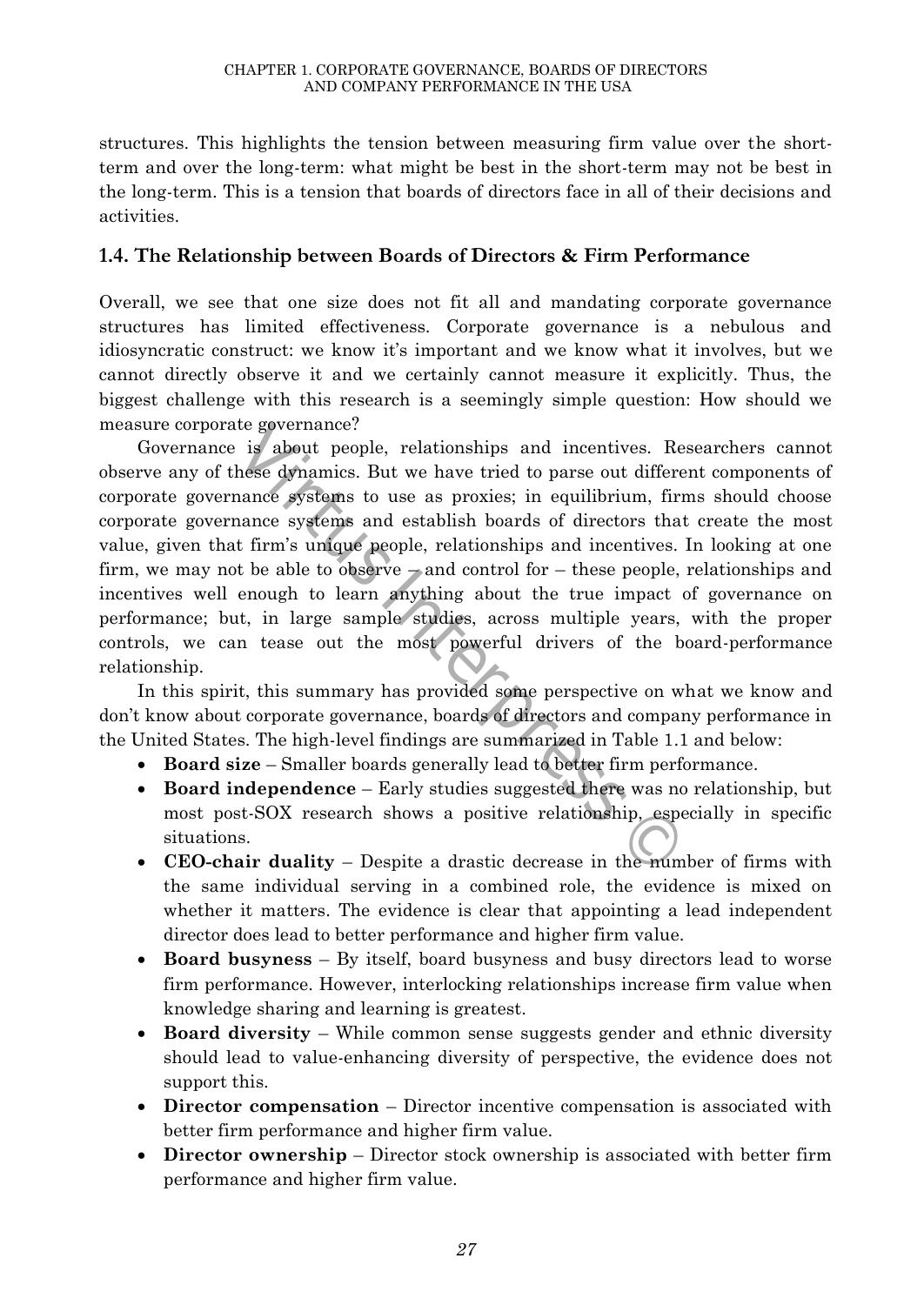- **Committee structure** More independent committees are associated with higher firm value; firm value increases when a finance expert is added to audit, finance and investment committees.
- **Staggered board** Early studies suggested that staggered boards destroyed value; more recent studies show that there are value increasing benefits.
- **Corporate governance indices** Can be constructed to show relationships with firm value, but there is no guidance on what variables to include nor how to weight them. Using corporate governance and board of directors indices is dangerous at best, irresponsible at worst.
- **Corporate innovation** Board characteristics associated with entrenchment longer tenure, CEO-chair duality and more anti-takeover provisions – lead to greater corporate innovation as this structure allows the firm to focus on the long-term and not feel the need to respond to the short-term whims of myopic market discipline.

# **1.5. The Future of Boards and Firm Performance**

Virtus Interpress © Perhaps the most interesting questions related to boards of directors and firm performance revolve around the future. Director responsibilities are only going to increase and become more complicated in the future. Twenty years ago, being a director was a prestigious position with exciting professional opportunities. Enron, the financial crisis and other events changed that significantly. Prior to Enron, directors' duties may have been 80% advising and 20% monitoring; today, that balance has reversed for many directors, who are now engaged in 80% monitoring and 20% advising.

I predict that director responsibilities will become more balanced in the near future. Why? Because as companies have changed and as geopolitical environments have become more complex, directors will be relied on to do more advising. In fact, providing appropriate advice will become a critical part of their monitoring duties. Directors will have the responsibility to help executive teams make strategic decisions that will have both short- and long-term consequences for the firm.

The Facebook example at the beginning of this chapter suggests that a lack of advice by boards can create significant liabilities for firms. Directors must appreciate the connection between their oversight and corporate strategy. Better advising and monitoring by the Facebook board might have enabled the company to better balance the short-term desires to increase revenue with the long-term needs to protect users and manage risks. Here are a few issues that boards are likely to have to deal with in the near future.

1. *Artificial intelligence* creates some fabulous – and potentially dangerous – opportunities for firms. The technology has the potential to revolutionize how companies interact with customers and how consumers interact with their worlds. The technology also has the potential to take advantage of those customers and those worlds. Directors will need to make sure they (a) understand the opportunities and threats, and (b) provide the advice necessary to ensure the company balances the costs and benefits of making certain AIrelated investments.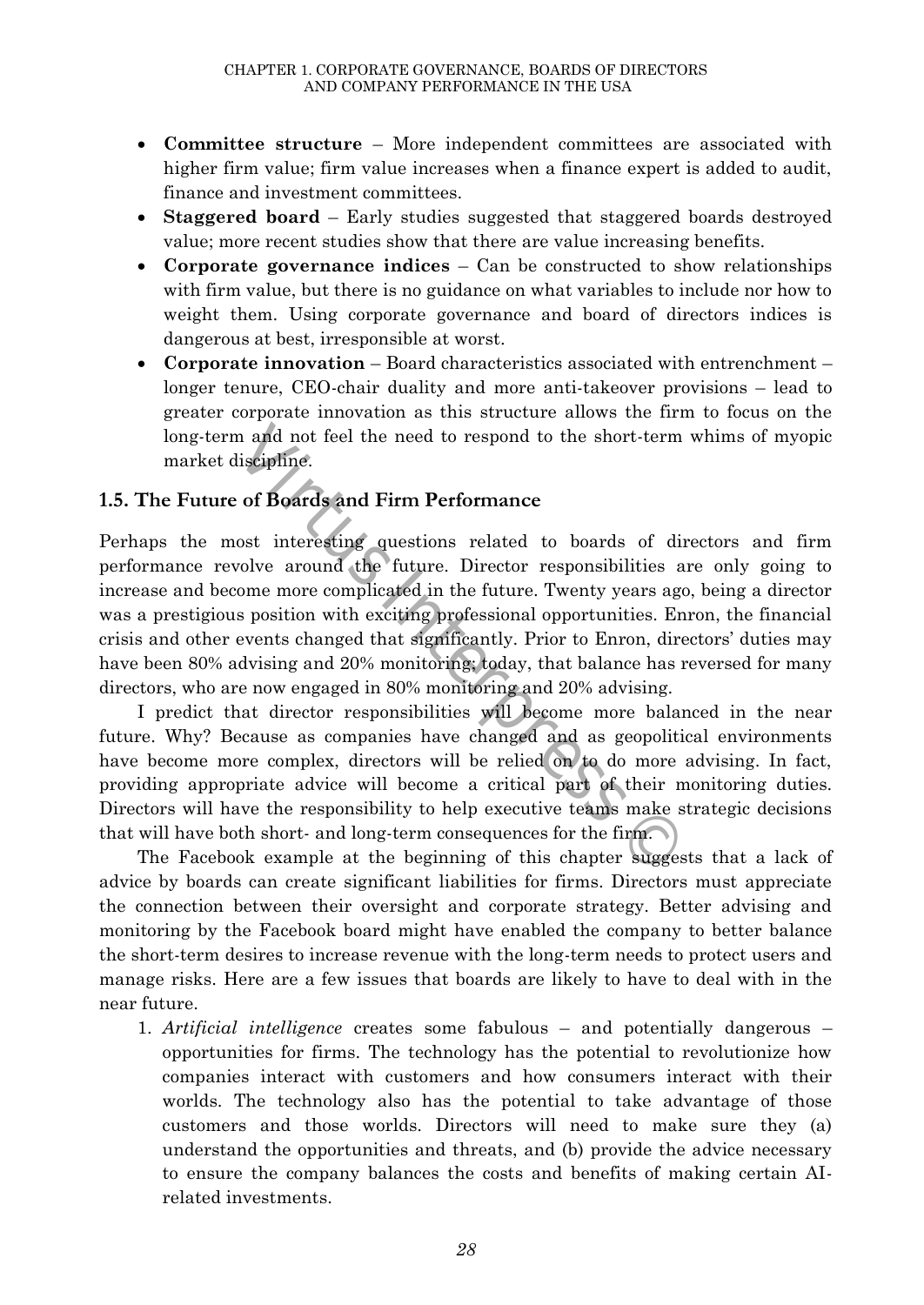#### CHAPTER 1. CORPORATE GOVERNANCE, BOARDS OF DIRECTORS AND COMPANY PERFORMANCE IN THE USA

- 2. *Cryptocurrency and block-chain technology* is another area that boards need to focus on. Block-chain itself can enhance efficiency and quality within a company's supply chain. And in the near future, block-chain related cryptocurrency may provide more efficient payment and collection channels. But, as of 2018, it is still an unproven and developing technology. And it's certainly unclear whether it will become a default or prominent currency anytime soon. But directors should be thinking about it, about what investments their companies should be making in it. Investments have always involved risk and uncertainty; cryptocurrency may be an example of an investment where the costs and benefits are more extreme than most firms are used to.
- 3. *Geopolitical and macroeconomic risks* will require boards to provide impactful advice. The United States is as divided as it's ever been with respect to political, social and economic issues. Multinational U.S. firms need to be concerned with issues abroad, too – whether those are Brexit, the state of the European Union or volatility in emerging markets. Corporate executives are paid to understand these dynamics, but they may be too narrowly focused on their own products and strategies (and incentives) to fully appreciate how macroeconomic turbulence will affect their company. Directors need to step in to provide the perspective that executives cannot be expected to have.
- d economic issues. Multinational U.S. firms need to<br>proad, too whether those are Brexit, the state of th<br>lity in emerging markets. Corporate executives are p<br>namics, but they may be too narrowly focused on their<br>s (and i 4. *Environmental, social and governance (ESG)* factors are likely to become more and more important components of corporate strategy. Like geopolitical and macroeconomic risks, firms cannot control these risks – but they can control how they prepare for them and how they respond to them. As global population continues to increase, and scarce resources become more scare, corporate strategy and investment will have to adjust. If companies – and boards – do not adjust to compete more effectively given the ESG constraints that will be imposed on them, they will suffer enormous losses.
- 5. *Corporate culture* is becoming a more critical issue for boards to manage yes, manage. Directors are not in the office on a daily basis and they do not have direct influence over a company's culture, but they are responsible for overseeing the policies and structures that determine a firm's culture. What message would it send if the board decided to separate the CEO and Chair positions? What message would it send if the directors did not receive any cash compensation for their service but instead were paid in restricted stock that doesn't vest for 10 years? What message would it send if a board had more female directors than male directors? What message would it send if a board eliminated poison pills, golden parachutes and other management-friendly bylaws? Corporate culture is the composite behavior and attitudes of all corporate stakeholders. All individual employees behave based on how their leadership inspires and incentivizes them to behave. And, it is this individual employee behavior that is the most critical driver of firm performance.

As of August 2018, Facebook has the sixth largest market capitalization in the U.S.; recall that Enron had the sixth largest market capitalization in the U.S. back in 2000. Enron's board of directors failed in its fiduciary duties to monitor management, advise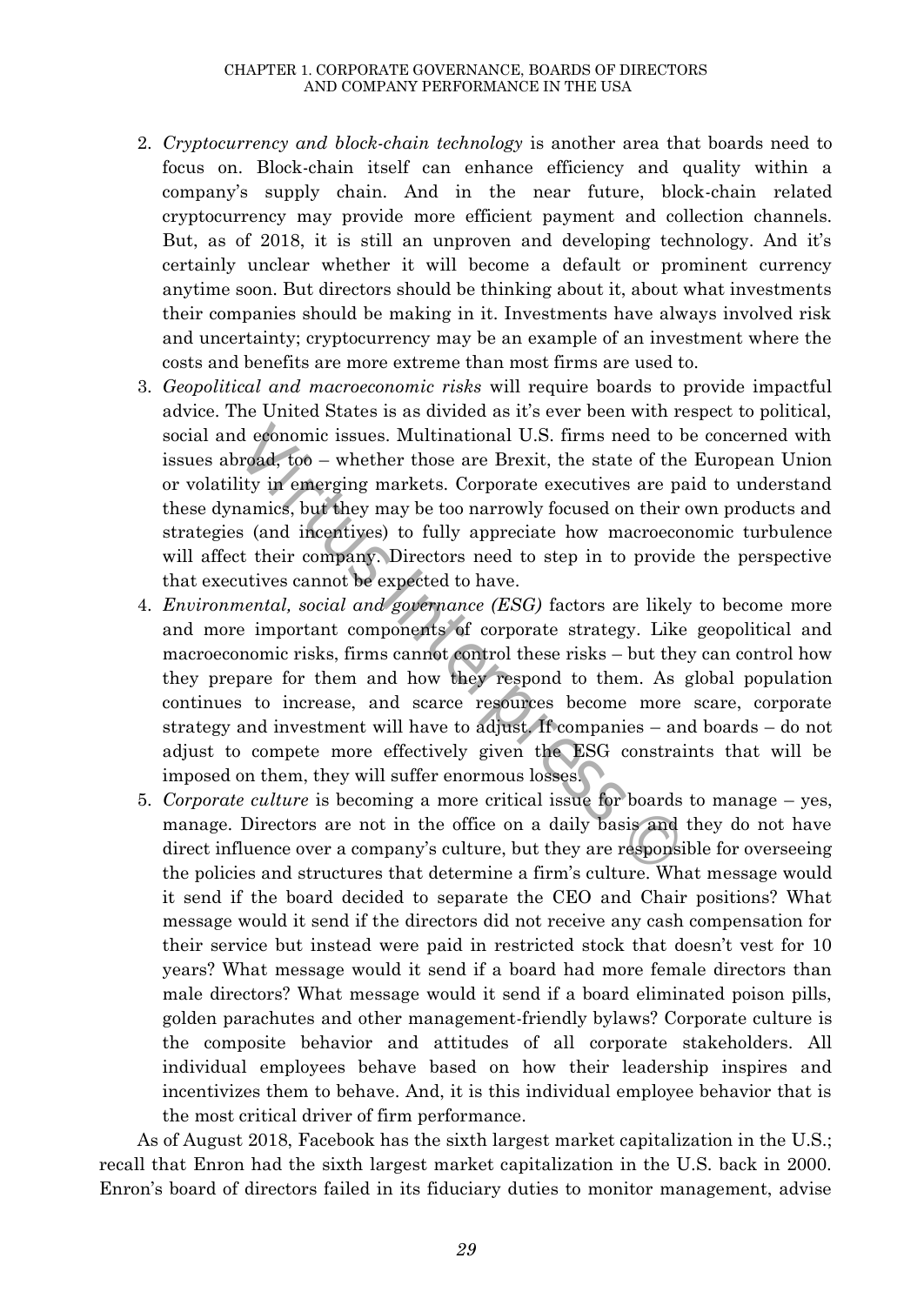management and maximize shareholder value; it is up to Facebook's board of directors to ensure that it doesn't have the same fate as Enron did. The academic research has established many ways that boards of directors can help firms create more firm value. Proactive boards can establish policies and incentivize behavior that will lead to a more valuable and successful future; whether they choose to do so remains to be seen.

**Table 1.1.** Summary of select empirical results on board-performance relationships

| Paper                                                                                          | Key findings & results                                                                                                                                                                                                                                                                                                                                                   |
|------------------------------------------------------------------------------------------------|--------------------------------------------------------------------------------------------------------------------------------------------------------------------------------------------------------------------------------------------------------------------------------------------------------------------------------------------------------------------------|
| Yermack<br>(1996, Journal of Financial<br><i>Economics</i> )                                   | Board size is negatively correlated with firm value and performance.                                                                                                                                                                                                                                                                                                     |
| Hermalin & Weisbach (2003,<br>Federal Reserve Board of<br>New York, Economic Policy<br>Review) | Board size is negatively correlated with firm performance; smaller boards are<br>more effective. Other board characteristics are not associated with firm<br>performance. However, firm performance, ownership structure and CEO changes<br>do lead to changes in board structure.                                                                                       |
| Romano (1996, <i>Industrial</i><br>and Corporate Change)                                       | Firms incorporated in Delaware do not enjoy higher stock returns or better<br>accounting performance than firms not incorporated in Delaware.                                                                                                                                                                                                                            |
| Daines (2001, Journal of<br><b>Financial Economics</b> )                                       | Firms incorporated in Delaware have higher firm value (measured by Tobin's Q)<br>than non-Delaware firms. Delaware firms also receive more take over bids than<br>non-Delaware firms.                                                                                                                                                                                    |
| Bhagat & Black (2002,<br>Journal of Corporate Law)                                             | Low-profitability firms increase the independence of their boards of directors, but<br>there is no evidence that this strategy works. Firms with more independent<br>boards do not perform better than other firms.                                                                                                                                                      |
| Chhaochharia & Grinstein<br>(2007, Journal of Finance)                                         | Firms that were less compliant with the requirements of Sarbanes-Oxley before it<br>was enacted earned positive abnormal stock returns compared to already<br>compliant firms; this effect only exists for large firms, indicating that smaller<br>firms might be hurt by the new regulatory requirements.                                                               |
| Duchin, Matsuaka & Ozbas<br>(2010, Journal of Financial<br>Economics)                          | The effectiveness of outside directors depends on the cost of the acquiring<br>information: when the cost is low, firm performance improves when outsiders are<br>added to the board.                                                                                                                                                                                    |
| Bhagat & Bolton (2013,<br>Journal of Financial &<br>Quantitative Analysis)                     | Board independence is positively related to firm performance after SOX, driven by<br>firms that needed to add independent directors to comply with SOX. More<br>independent boards also make fewer value-destroying acquisitions. CEO-chair<br>duality is negatively related to firm performance. Director stock ownership is<br>positively related to firm performance. |
| Brickley, Coles & Jarrell<br>(1997, Journal of Corporate)<br>Finance)                          | Separating CEO and chair positions leads to agency costs of controlling the chair,<br>succession costs and information costs that are greater than the benefits<br>associated with independence and mitigating conflicts of interest.                                                                                                                                    |
| Dey, Engel & Liu (2011,<br>Journal of Corporate<br>Finance)                                    | When firms split the CEO and chair positions, they suffer lower announcement<br>and post-announcement stock returns. This effect is pronounced for firms that<br>split due to activist pressure.                                                                                                                                                                         |
| Larcker, Richardson & Tuna<br>(2007, The Accounting<br>Review)                                 | Firms that appoint a lead independent director have better operating performance<br>and higher stock returns than firms that do not have a lead independent director.                                                                                                                                                                                                    |
| Krause, Withers & Semadeni<br>(2016, Academy of<br>Management Journal)                         | Firms that appoint a lead independent director have better performance than<br>other firms. This decision reflects a balance of power on the board and this<br>structure becomes institutionalized for companies that do it.                                                                                                                                             |
| Fich & Shivdasani (2006,<br>Journal of Finance)                                                | Firms in which a majority of directors have 3 or more additional board positions<br>perform worse than others. When busy outside directors depart, the firm enjoys<br>positive abnormal stock returns.                                                                                                                                                                   |
| Masulis & Mobbs (2011,<br>Journal of Finance)                                                  | Firms that have inside (employee) directors who are on the boards of other<br>companies enjoy superior operating performance and higher market-to-book ratios<br>than other firms and make better acquisition decisions.                                                                                                                                                 |
| Fracassi & Tate (2012,<br>Journal of Finance)                                                  | Firms where outside directors have a network relationship with the CEO have<br>lower firm value & engage in more value-destroying acquisitions.                                                                                                                                                                                                                          |
| Falato, Kadyrzhanova & Lel<br>(2014, Journal of Financial<br><i>Economics</i> )                | Using sudden deaths of directors and CEOs as a natural experiment, firms with<br>busy outside directors experience negative abnormal stock returns, but firms<br>without busy outside directors do not. Independent directors' busyness destroys<br>firm value.                                                                                                          |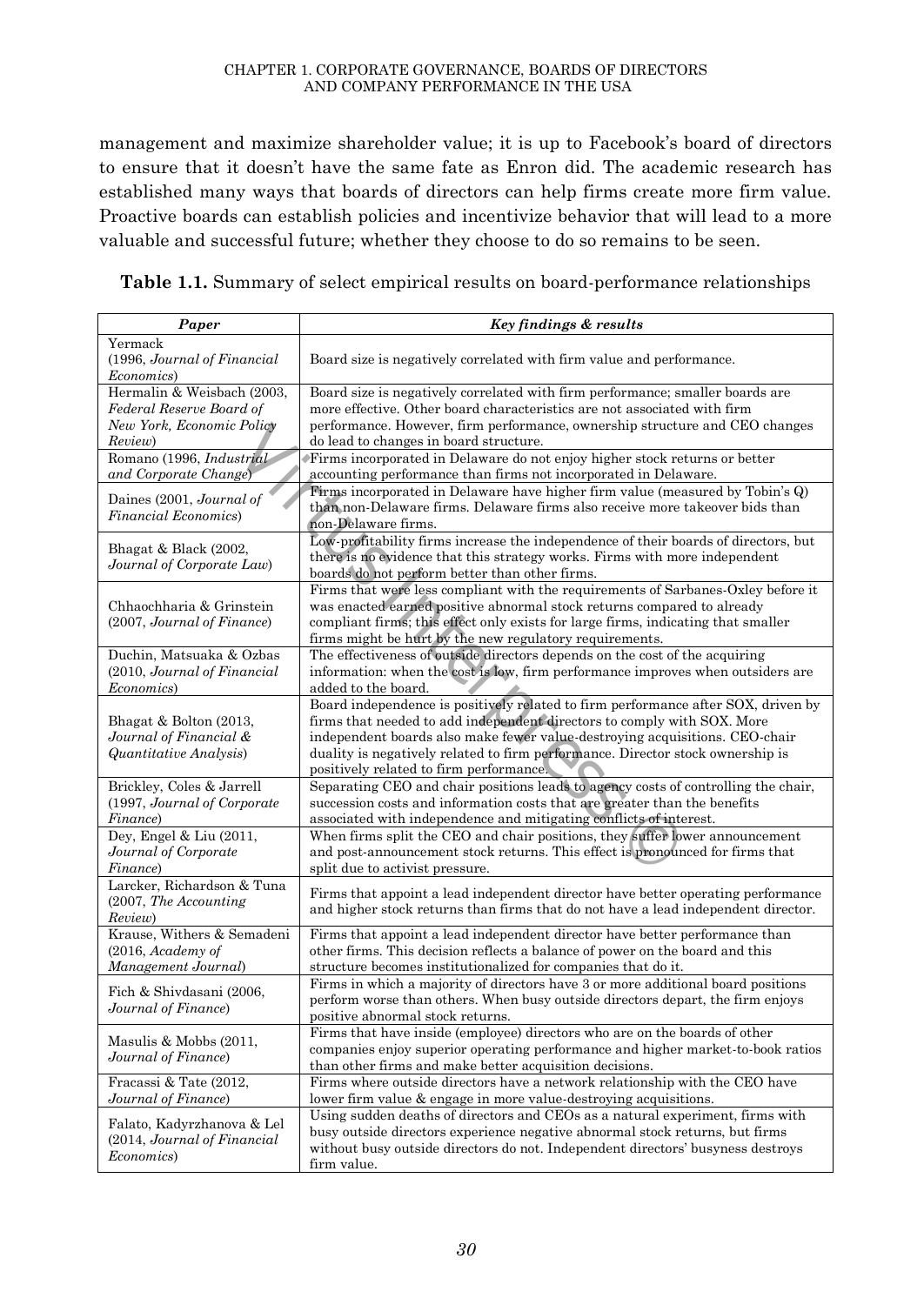#### CHAPTER 1. CORPORATE GOVERNANCE, BOARDS OF DIRECTORS AND COMPANY PERFORMANCE IN THE USA

| Paper                                                                                             | Key findings & results                                                                                                                                                                                                                                                                                                                                           |
|---------------------------------------------------------------------------------------------------|------------------------------------------------------------------------------------------------------------------------------------------------------------------------------------------------------------------------------------------------------------------------------------------------------------------------------------------------------------------|
| Carter, D'Souza, Simkins &<br>Simpson (2010, Corporate<br>Governance: An International<br>Review) | Firms that have greater gender and/or ethnic diversity on the board do not have<br>better financial performance than firms with less diversity (there is neither a<br>positive nor a negative relationship).                                                                                                                                                     |
| Adams & Ferreira (2009,<br>Journal of Financial<br>Economics)                                     | The average effect of gender diversity on firm performance is negative; this effect<br>is driven by firms with fewer takeover defenses. Thus, gender diversity can reduce<br>firm value for well-governed firms. Firms with greater gender diversity do appear<br>to invest more effort in monitoring.                                                           |
| Morck, Shleifer & Vishny<br>(1988, Journal of Financial<br>Economics)                             | Firm value increases for low levels of director ownership, is flat for the middle<br>range of ownership, increases again at higher levels of ownership.                                                                                                                                                                                                          |
| Bhagat & Bolton (2008,<br>Journal of Corporate<br>Finance)                                        | Greater director ownership is associated with better firm performance. Board<br>independence and CEO-chair duality (before Sarbanes-Oxley) are associated with<br>worse firm performance. Governance indices, such as the Gompers et al. G-Index<br>and the Bebchuk et al. E-Index are weakly associated with better firm<br>performance; other indices are not. |
| Klein (1998, Journal of Law<br>and Economics)                                                     | Firms with a high number of inside directors on finance committees have higher<br>stock returns and better accounting performance; this is pronounced when firms<br>increase the proportion of inside directors on these committees.                                                                                                                             |
| DeFond, Hann & Hu<br>(2005, Journal of Accounting<br>Research)                                    | Firms that add independent, outside finance experts to the audit committee enjoy<br>significantly positive abnormal stock returns; when firms add a non-finance<br>expert to the audit committee, abnormal stock returns are zero.                                                                                                                               |
| Gompers, Ishii & Metrick<br>(2003, Quarterly Journal of<br>Economics)                             | Using a Governance Index $(G-Index)$ comprised of 24 anti-takeover provisions<br>finds that firms with more shareholder friendly structures ("democracy" firms)<br>generate abnormal stock returns of 8.5% relative to firms with management<br>friendly structures ("dictatorship" firms).                                                                      |
| Bebchuk, Cohen & Ferrell<br>(2009, Review of Financial<br>Studies)                                | Using an Entrenchment Index $(E\text{-}Index)$ comprised of only 6 of the 24 GIM anti-<br>takeover provisions (finds that the abnormal stock returns in GIM are driven by<br>these provisions only.                                                                                                                                                              |
| Coles, Daniel & Naveen<br>(2009, Journal of Financial<br>Economics)                               | The relationship between board size and firm value is U-shaped: very large or<br>very small boards are optimal. Inside directors are beneficial in R&D intensive<br>firms where firm- and industry-specific knowledge is essential.                                                                                                                              |
| Wintoki (2007, Journal of<br>Corporate Finance)                                                   | Boards of directors are endogenously determined to meet the unique requirements<br>of their people, stakeholders, industry, and business. One-size-fits-all governance<br>regulation is likely to be detrimental to many firms, especially small growth firms<br>in uncertain environments.                                                                      |
| References                                                                                        | $\frac{1}{2}$                                                                                                                                                                                                                                                                                                                                                    |
| 1.                                                                                                | Abbott, L., Parker, S., & Peters, G. (2004). Audit committee characteristics and<br>99(1)<br>stements Auditing A Leumal of Description and<br>$\mathcal{F}$ <i>h</i> <sub>20</sub> $\ldots$<br>$c_0$ $c_7$                                                                                                                                                       |

# **References**

- 1. Abbott, L., Parker, S., & Peters, G. (2004). Audit committee characteristics and restatements. *Auditing: A Journal of Practice and Theory 23(1),* 69-87. https://doi.org/10.2308/aud.2004.23.1.69
- 2. Adams, R., & Ferreira, D. (2009). Women in the boardroom and their impact on corporate governance. *Journal of Financial Economics 94(2),* 291-309. <https://doi.org/10.1016/> j.jfineco.2008.10.007
- 3. Agrawal, A., & Chadha, S. (2005). Corporate governance and accounting scandals. *Journal of Law and Economics*, *48(2),* 371-406. <https://doi.org/10.1086/430808>
- 4. Bebchuk, L., Coates, J., & Subramanian, G. (2002). The powerful antitakeover force of staggered boards: theory, evidence and policy. *Stanford Law Review 54(5),* 887-951. <https://doi.org/10.2307/1229689>
- 5. Bebchuk, L., Cohen, A., & Ferrell, A. (2009). What Matters in Corporate Governance. *Review of Financial Studies, 22(2),* 783-827. <https://doi.org/> 10.1093/rfs/hhn099
- 6. Bhagat, S., & Black, B. (2001). The non-correlation between board independence and longterm firm performance. *The Journal of Corporation Law, 27*, 231-273.
- 7. Bhagat, S., & Bolton, B. (2008). Corporate governance and firm performance. *Journal of Corporate Finance, 14(3),* 257-273. <https://doi.org/> 10.1016/j.jcorpfin.2008.03.006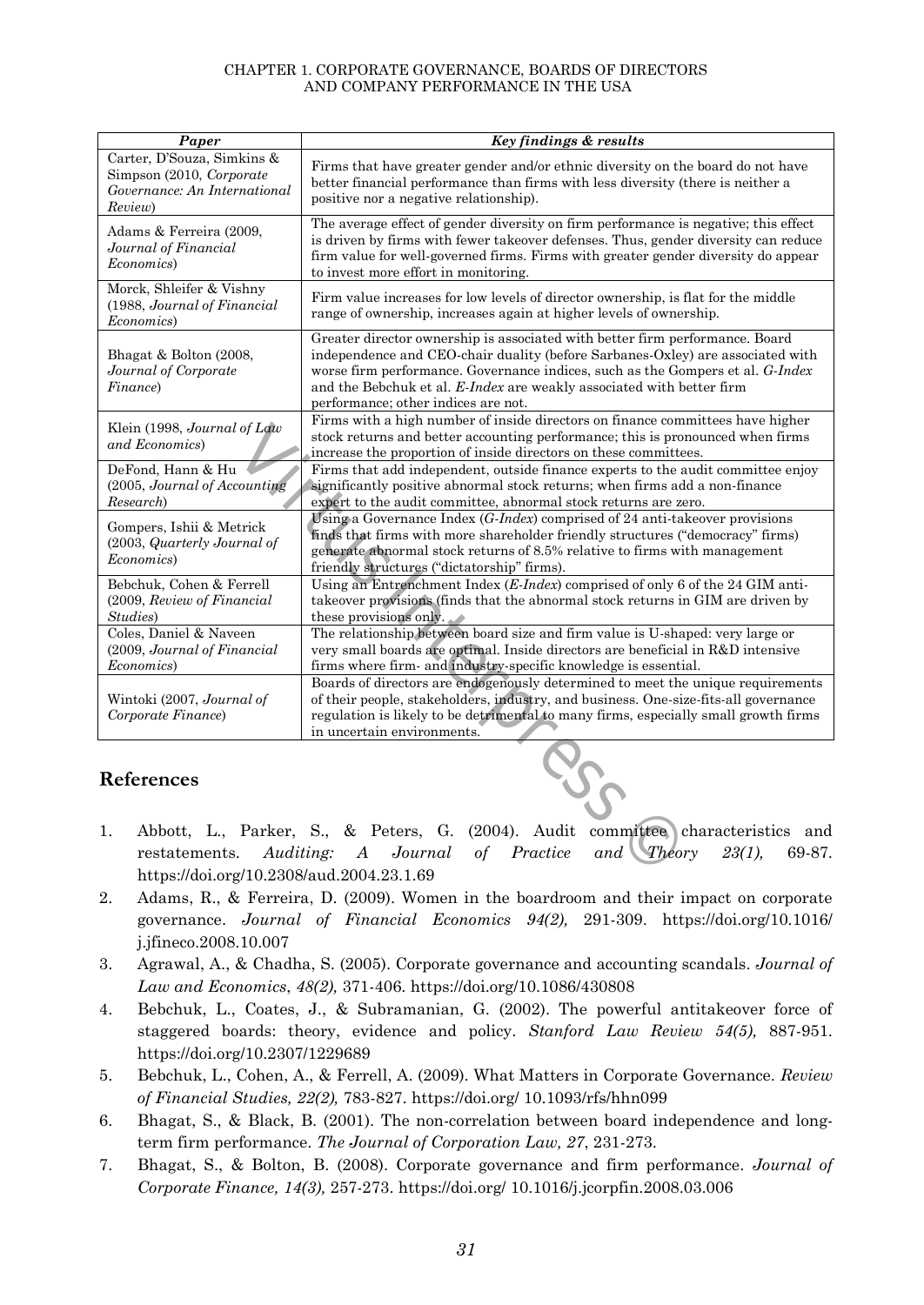- 8. Bhagat, S., & Bolton, B. (2013). Director ownership, governance and firm performance. *Journal of Financial and Quantitative Analysis, 48(1),* 105-135. <https://doi.org/> 10.1017/S0022109013000045
- 9. Bhagat, S., & Bolton, B., & Romano, R. (2008). The promise and peril of corporate governance indices. *Columbia Law Review, 108(8),* 1803-1882.
- 10. Brick, I., Palmon, O., & Wald, J. (2006). CEO compensation, director compensation and firm performance: evidence of cronyism? *Journal of Corporate Finance, 12(3),* 403-423. https://doi.org/10.1016/j.jcorpfin.2005.08.005
- 11. Brickley, J., Coles, J., & Jarrell, G. (1997) Leadership structure: Separating the CEO and chairman of the board. *Journal of Corporate Finance 3(3),* 189-220. <https://doi.org/> 10.1016/S0929-1199(96)00013-2
- 12. Bris, A., & Cabolis, C. (2008). The value of investor protection: Firm evidence from crossborder mergers. *Review of Financial Studies, 21(2),* 605-648. <https://doi.org/> 10.1093/rfs/hhm089
- 13. Cai, Y., & Sevilir, M. (2012). Board connections and M&A transactions. *Journal of Financial Economics, 103(2),* 327-349. https://doi.org/10.1016/ j.jfineco.2011.05.017
- 14. Carcello, J., Hollingsworth, C., Klein A., & Neal, T. (2006). *Audit committee financial expertise, competing corporate governance mechanisms and earnings management* (University of Tennessee working paper).
- hm089<br>
vilir, M. (2012). Board connections and M&A transactions.<br>  $0.9(2)$ ,  $327.349$ . https://doi.org/10.1016/ j.jfineco.2011.05.017<br>
Hollingsworth, C., Klein A., & Neal, T. (2006). *Audit*<br> *Impeting corporate governanc* 15. Carter, D., D'Souza, F., Simkins, B., & Simpson, W. G. (2010). The gender and ethnic diversity of U.S. boards and board committees and firm financial performance. *Corporate Governance: An International Review*, *18(5),* 396-414. https://doi.org/10.1111/j.1467- 8683.2010.00809.x
- 16. Chemmanur, T., & Tian, X. (2018). Do anti-takeover provisions spur corporate innovation? A regression discontinuity analysis. *Journal of Financial and Quantitative Analysis, 53(3),* 1163-1194. https://doi.org/10.1017 /S0022109018000029
- 17. Chhaochharia, V., & Grinstein, Y. (2007). Corporate governance and firm value: The impact of the 2002 governance rules. *The Journal of Finance, 62(4),* 1789-1825. https://doi.org/10.1111/j.1540-6261.2007.01257.x
- 18. Cohen, D., Dey, A., & Lys, T. (2007). Real and accrual-based earnings management in the pre- and post-sarbanes-oxley periods. *The Accounting Review, 83(3),* 757-787. https://doi.org/10.2308/accr.2008.83.3.757
- 19. Coles, J., Naveen, D., & Naveen, L. (2008). Boards: Does one size fit all? *Journal of Financial Economics*, *87(2),* 329-356. <https://doi.org/10.1016/> j.jfineco.2006.08.008
- 20. Cremers, M., Litov, L., & Sepe, S. (2017). Staggered boards and long-term firm value, revisited. *Journal of Financial Economics, 126(2),* 422-444. <https://doi.org/10.1016/> j.jfineco.2017.08.003
- 21. Daines, R. (2001). Does Delaware law improve firm value? *Journal of Financial Economics, 62(3),* 525-558. https://doi.org/10.1016/S0304-405X(01)00086-1
- 22. DeFond, M., Hann, R., & Hu, X. (2005). Does the market value financial expertise on audit committees of boards of directors? *Journal of Accounting Research*, *43(2),* 153-173. https://doi.org/10.1111/j.1475-679x.2005.00166.x
- 23. Dey, A., Engel, E., & Liu, X. (2011). CEO and board chair roles: to split or not to split. *Journal of Corporate Finance, 17(5),* 1595-1618. <https://doi.org/> 10.1016/j.jcorpfin. 2011.09.001
- 24. Duchin, R., Matsuaka, J., & Ozbas, O. (2010). When are outside directors effective. *Journal of Financial Economics, 96(2),* 195-214. [https://doi.org/10.1016/j.jfineco. 2009.12.004](https://doi.org/10.1016/j.jfineco.%202009.12.004)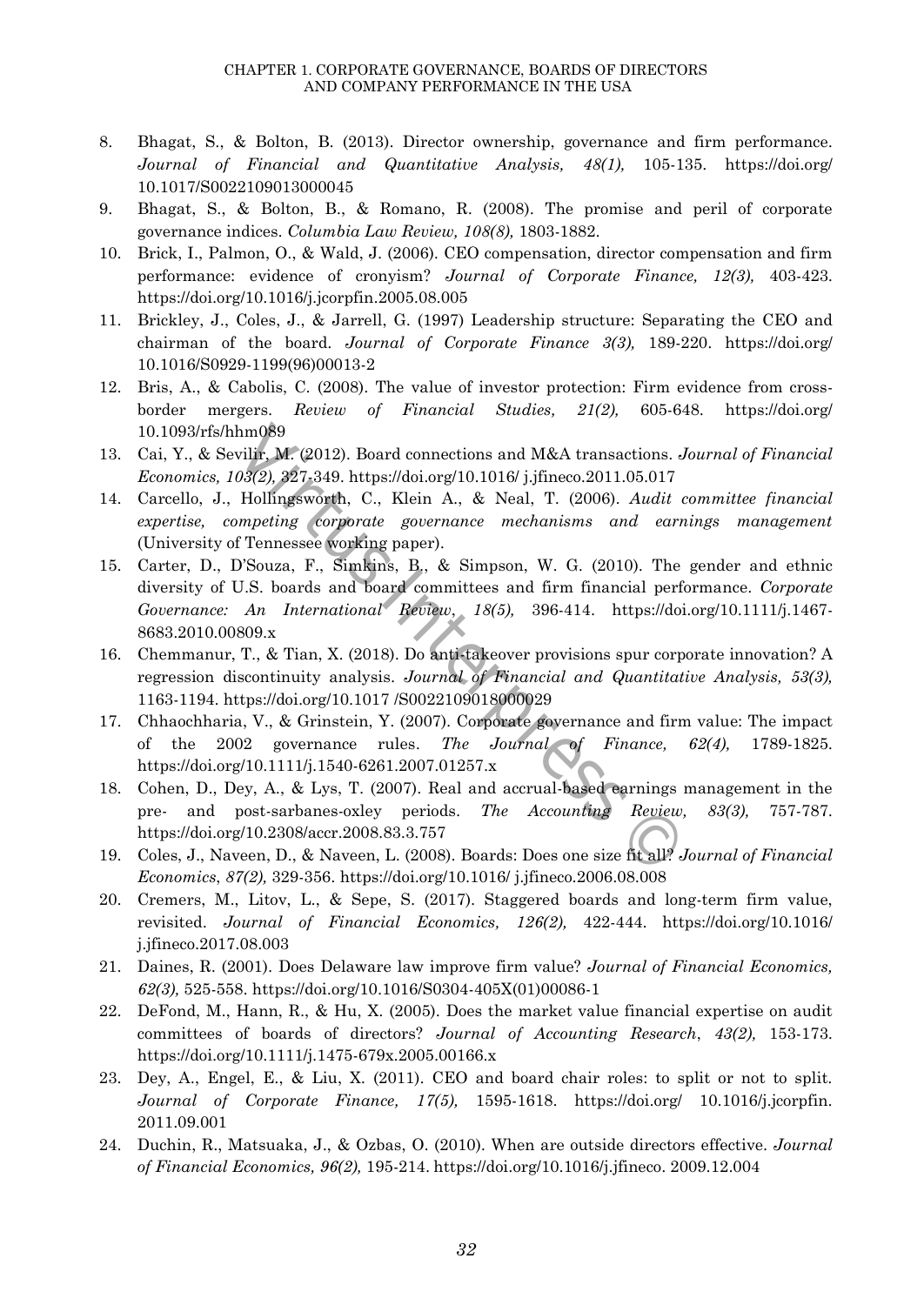- 25. Falato, A., Kadyrzhanova, D., & Lel, U. (2014). Distracted directors: Does busyness hurt shareholder value? *Journal of Financial Economics, 113(3),* 404-426. <https://doi.org/> 10.1016/j.jfineco.2014.05.005
- 26. Fama, E., & Jensen, M. (1983). Separation of ownership and control. *Journal of Law and Economics, 26(2),* 301-325. https://doi.org/10.1086/467037
- 27. Fich, E., & Shivdasani, A. (2006). Are busy boards effective monitors? *The Journal of Finance* 61(2), 689-724. https://doi.org/10.1111/j.1540-6261.2006.00852.x
- 28. Fracassi, C., & Tate, G. (2012). External networking and internal firm governance. *The Journal of Finance, 67(1),* 153-194[. https://doi.org](https://doi.org/) /10.1111/j.1540-6261.2011.01706.x
- 29. Gompers, P., Metrick, A., & Ishii, J. (2003). Corporate governance and equity prices. *The Quarterly Journal of Economics, 118(1),* 107-156. [https://doi.org/10.1162/0](https://doi.org/10.1162/)033553036 0535162
- 30. Grossman, S., & Hart, O. (1986). The costs and benefits of ownership: a theory of vertical and lateral integration. *Journal of Political Economy, 94(4),* 691-719. <https://doi.org/> 10.1086/261404
- 31. Guo, R. J., Kruse, T., & Nohel, T. (2014). Shareholder activism and the shift to annual director elections. *Journal of Accounting and Finance*, *14(4),* 83-103.
- 32. Hall, B., & Liebman, J. (1998). Are CEOs really paid like bureaucrats? *The Quarterly Journal of Economics, 113(3),* 653-691. https://doi.org/10.1162 /003355398555702
- 33. Hall, B., Jaffee, A., & Trajtenberg, M. (2005). Market value and patent citations. *RAND Journal of Economics, 36*, 16-38.
- 34. Hart, O. (1995). Corporate governance: Some theory and implications. *The Economic Journal, 105(430),* 678-689. https://doi.org/10.2307/2235027
- 35. Hermalin, B., & Weisbach, M. (1991). The effects of board composition and direct incentives on firm performance. *Financial Management, 20(4),* 101-112. https://doi.org/10.2307/3665716
- 36. Hermalin, B., & Weisbach, M. (1998). Endogenously chosen boards of directors and their monitoring of the CEO. *American Economic Review, 88,* 96-118.
- gration. Journal of Political Economy, 94(4), 691-<br>
Aruse, T., & Nohel, T. (2014). Shareholder activism and<br>
ions. Journal of Accounting and Finance, 14(4), 83-103.<br>
Liebman, J. (1998). Are CEOs really paid like bureauc<br> 37. Hermalin, B., Weisbach, M. (2003) Boards of directors as an endogenously determined institution: A survey of the economic literature. *Federal Reserve Board of New York, Economic Policy Review, 9(1),* 7-26.
- 38. Jensen, M., & Meckling, W. (1976). Theory of the firm: Managerial behavior, agency costs and ownership structure. *Journal of Financial Economics, 3(4),* 305-360. https://doi.org/10.1016/0304-405X(76)90026-X
- 39. Jensen, M., & Murphy, K. (1990). Performance pay and top-management incentives. *Journal of Political Economy, 98(2),* 225-264. <https://doi.org/> 10.1086/261677
- 40. Klein, A. (1998). Firm performance and board committee structure. *The Journal of Law and Economics, 41(1),* 275-304. <https://doi.org/10.1086/467391>
- 41. Klein, A. (2002). Audit committee, board of director characteristics and earnings management. *Journal of Accounting and Economics 33(3)*, 375-400. <https://doi.org/> 10.1016/S0165-4101(02)00059-9
- 42. Kogan, L., Papanikolaou, D., Seru, A, & Stoffman, N. (2017). Technological innovation, resource allocation, and growth. *The Quarterly Journal of Economics, 132(2),* 665-712. https://doi.org/10.1093/qje/qjw040
- 43. Krause, R., Withers, M., & Semadeni, M. (2017). Compromise on the board: investigating the antecedents and consequences of lead independent director appointment. *Academy of Management Journal, 60(6),* 239-2265. <https://doi.org/10.5465/amj.2015.0852>
- 44. La Porta, R., Lopez de Silanes, F., Shleifer, A., & Vishny, R. (1998). Law and Finance. *Journal of Political Economy, 106(6),* 1113-1155. <https://doi.org/> 10.1086/250042